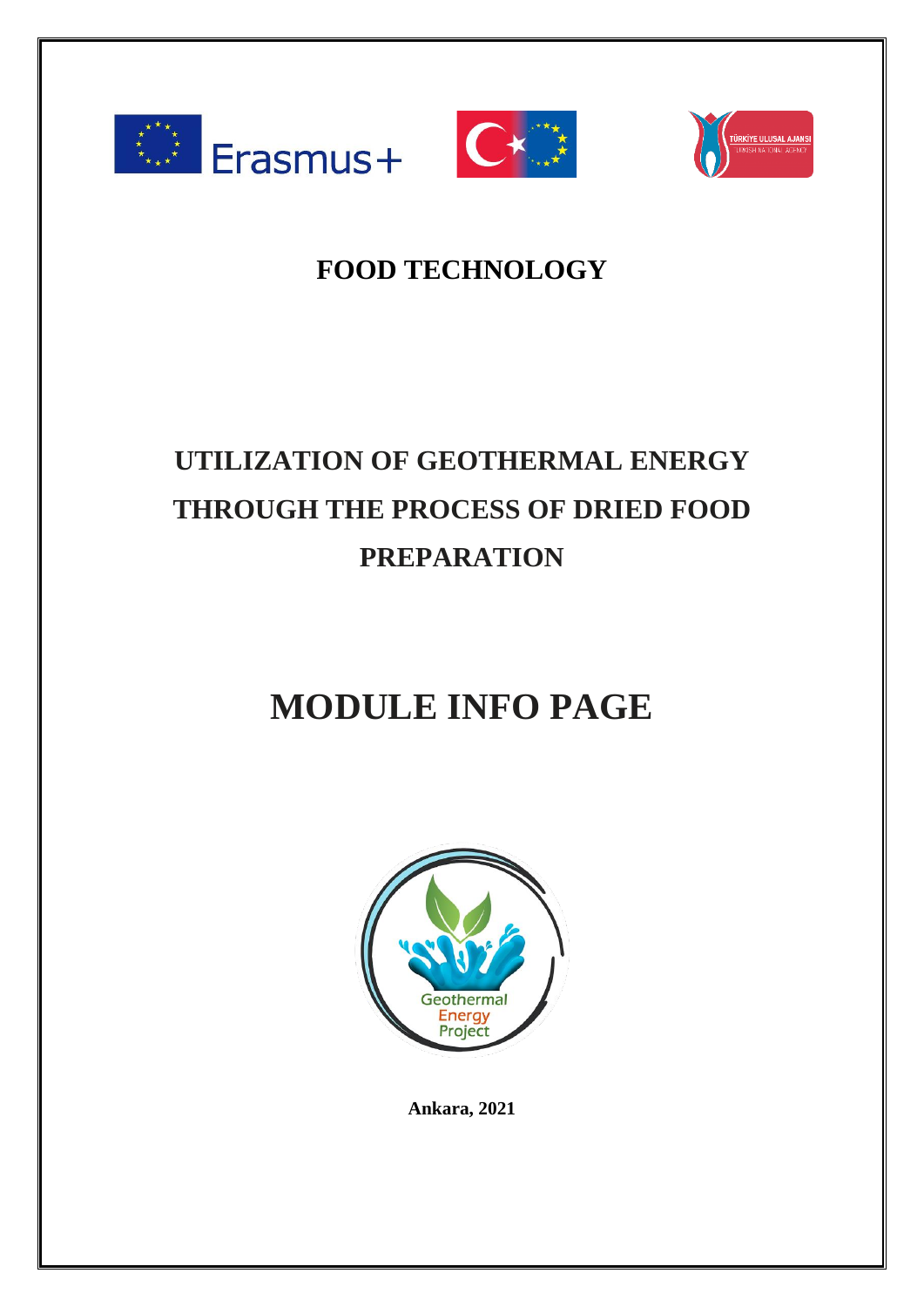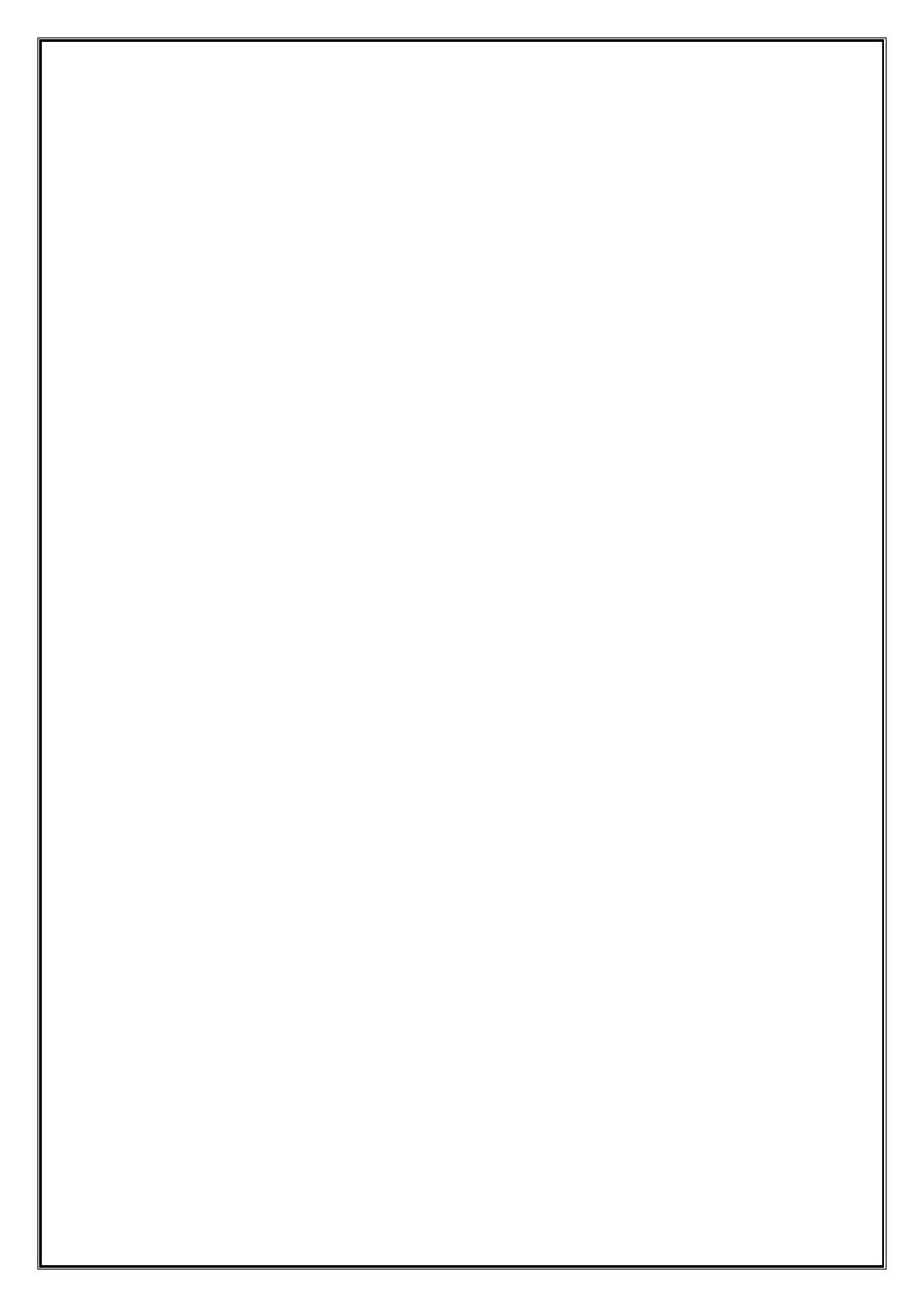**MODULE NAME** Occupational Health and Safety

**MODULE DURATION**: 8 study hours

**MODULE AIM** It is aimed for the individual to comprehend the importance of occupational

health and safety and to employ necessary behavioral change.

**PREREQUISITE:** There is no prerequisite for this module.

# **LEARNING ACHIEVEMENTS OF MODULE:**

A. Explains the purpose and importance of occupational health and safety.

B. Recognizes the prevention methods of occupational accidents and diseases, and

takes necessary measures.

**C** Takes necessary precautions against the risks that may arise from hazards.

**D** Takes necessary precautions in case of emergency.

| <b>ACHIEVEMENT</b> |                    | PERFORMANCE INDEX                                                      |  |  |
|--------------------|--------------------|------------------------------------------------------------------------|--|--|
|                    |                    | 1. Explains the importance of occupational health and safety.          |  |  |
|                    | INFORMATION        | 2. Explains the purpose of occupational health and safety.             |  |  |
|                    |                    | 3. Explains the foundation and tasks of occupational health and        |  |  |
|                    |                    | safety institution.                                                    |  |  |
| A                  |                    | 4. Explains the liabilities of the employer.                           |  |  |
|                    |                    | 5. Explains the legal rights and responsibilities of employee.         |  |  |
|                    |                    | 1. Prepares poster regarding occupational health and safety.           |  |  |
|                    | <b>SKILLS</b>      | 2. Prepares a presentation regarding legal rights and responsibilities |  |  |
|                    |                    | of employees.                                                          |  |  |
|                    |                    | 1. Defines occupational accidents.                                     |  |  |
|                    |                    | 2. Specifies the reasons for occupational accidents.                   |  |  |
|                    |                    | 3. Explains the definitions of occupational diseases.                  |  |  |
|                    |                    | 4. Specifies the reasons for occupational diseases.                    |  |  |
|                    |                    | 5. Specifies the prevention principles of occupational accidents and   |  |  |
| B                  | <b>INFORMATION</b> | diseases in the right order.                                           |  |  |
|                    |                    | 6. Specifies the personal protective equipment accordingly.            |  |  |
|                    |                    | 7. Specifies the legal actions in case of occupational accidents and   |  |  |
|                    |                    | diseases.                                                              |  |  |
|                    |                    | 1. Takes necessary precautions to avoid occupational accident.         |  |  |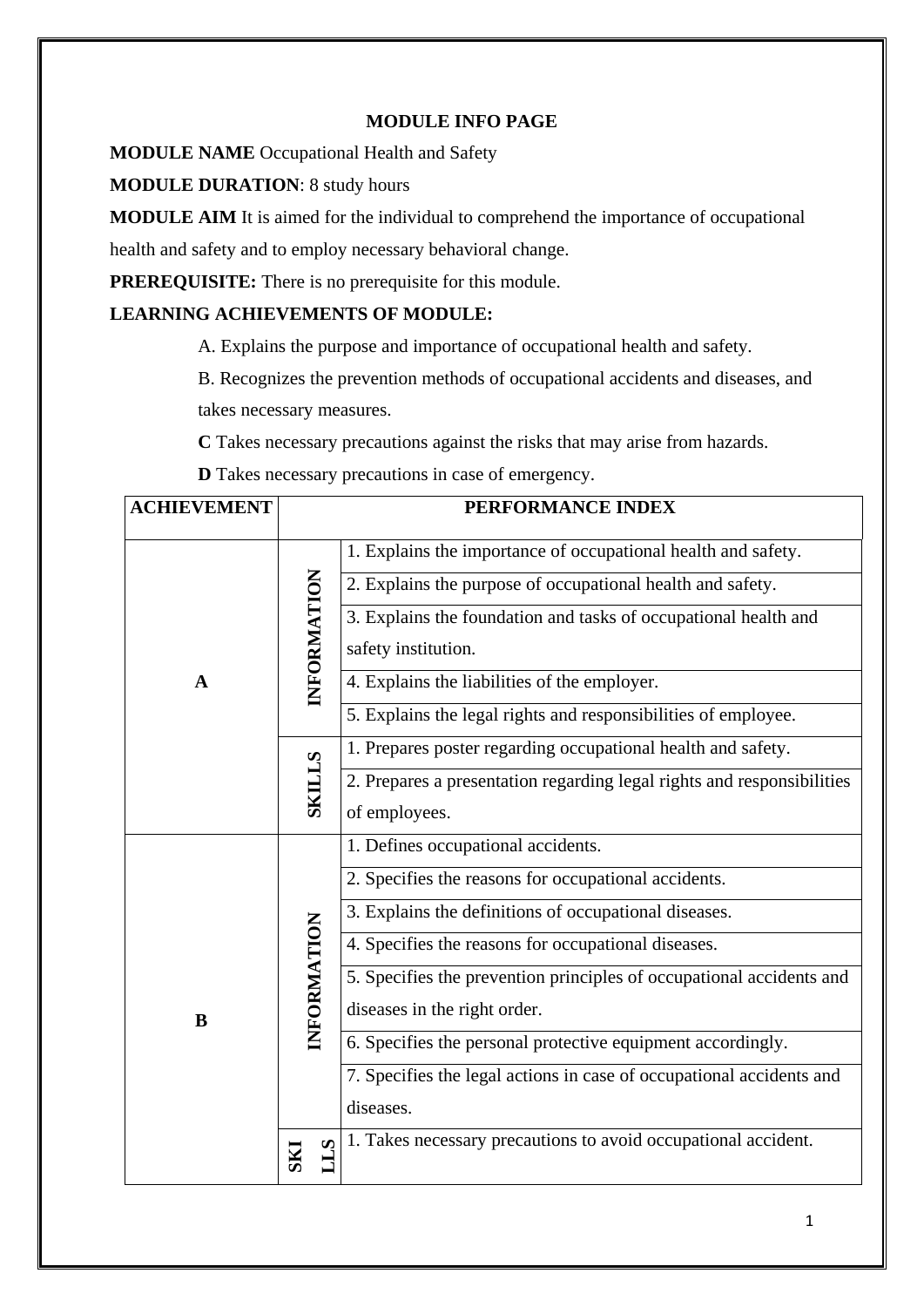|             |                         | 2. Takes necessary precautions to prevent occupational diseases.    |
|-------------|-------------------------|---------------------------------------------------------------------|
|             |                         | 3. Uses proper personal protective equipment.                       |
|             |                         | 4. Operates work equipment in accordance with instructions.         |
|             |                         | 1. Defines hazard.                                                  |
|             |                         | 2. Defines risk.                                                    |
|             |                         | 3. Understands the importance of risk assessment.                   |
|             |                         | 4. Explains the ergonomic risk elements.                            |
|             |                         | 5. Explains the chemical risk elements.                             |
|             | <b>INFORMATION</b>      | 6. Explains the physical risk elements.                             |
|             |                         | 7. Explains the biologic risk elements.                             |
|             |                         | 8. Explains the psychosocial risk elements.                         |
|             |                         | 9. Explains electric-based risks.                                   |
|             |                         | 10. Explains hand lifting and carrying principles.                  |
| $\mathbf C$ |                         | 11. Explains rules of operating screened devices.                   |
|             |                         | 12. Explains risks of working at height.                            |
|             |                         | 1. Takes necessary measures for ergonomic risk elements.            |
|             | $\overline{\mathbf{v}}$ | 2. Takes necessary measures for chemical risk elements.             |
|             |                         | 3. Takes necessary measures for physical risk elements.             |
|             |                         | 4. Takes necessary measures for biological risk elements.           |
|             |                         | 5. Takes necessary measures for psychosocial risk elements.         |
|             |                         | 6. Takes necessary measures for electric based risks.               |
|             |                         | 7. Performs hand lifting and carrying properly.                     |
|             |                         | 8. Operates screened devices properly.                              |
|             |                         | 9. Takes necessary measures for risks related to working at height. |
|             |                         | 10. Provides workplace cleanness and order.                         |
|             |                         | 1. Example emergency situations.                                    |
|             |                         | 2. Explains contingency plan.                                       |
|             | INFORMATION             | 3. Specifies basic principles of first aid.                         |
| D           |                         | 4. Explains flaming and protection principles of flaming.           |
|             |                         | 5. Explains explosion and protection principles of explosion.       |
|             |                         | 6. Explains fire and protection principles of fire.                 |
|             |                         | 7. Explains health and safety signs.                                |
|             |                         |                                                                     |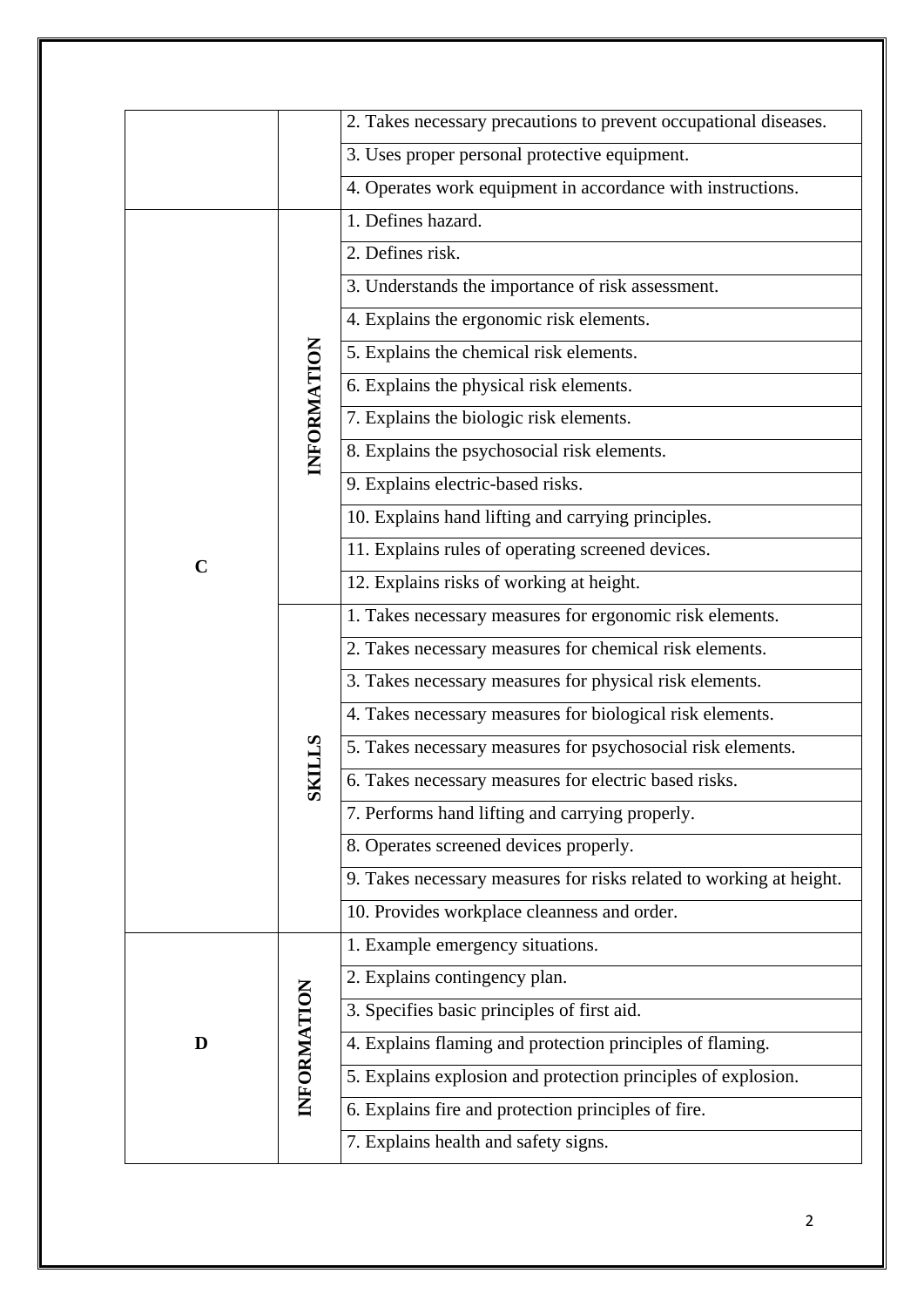|   | 1. Takes necessary measures for flaming, explosion, fire, etc. |
|---|----------------------------------------------------------------|
| ∽ | emergency situations.                                          |
| ة | 2. Operates in accordance with health and safety signs.        |
|   |                                                                |

- 1. Pay attention to proper tool and equipment usage.
- 2. Remarkable video or visuals use with regards to occupational accidents is applicable.
- 3. Fire extinguishing drill is applicable.

#### **ASSESSMENT AND EVALUATION:**

At the end of the education period, individual's achievement level of module based learning is detected. Individual's module success is determined by considering the rate of success of learning outcome. Success in learning achievements is evaluated holistically for the determination of success.

Proper assessment and evaluation tools shall be selected for the assessment and evaluation activities in accordance with learning achievements. Evaluation criteria shall be formed of performance indexes. Single assessment tool may evaluate multiple learning achievements. Performance index related to learning achievements is mentioned in upper table. The remarks at the "Assessment and Evaluation" section of occupational education framework programme shall be considered for assessment and evaluation activities.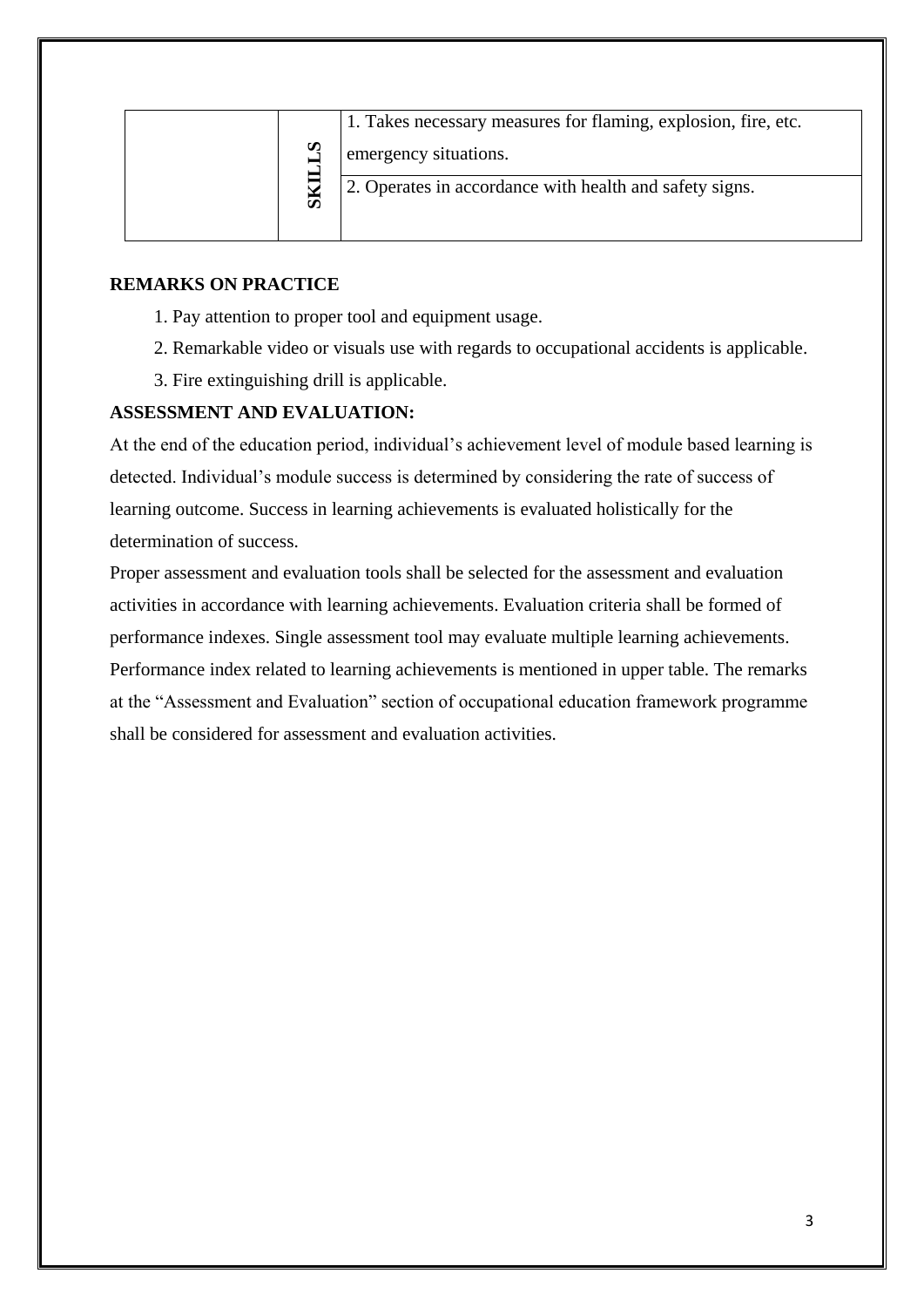**MODULE NAME** Utilization and Importance of Geothermal Energy Through the Process of

Dried Food Preparation

**MODULE DURATION**: 12 study hours

**MODULE AIM** The aim of this module is to introduce the individual with relevant

information and skills for the utilization of geothermal energy through the process of dried food preparation.

**PREREQUISITE:** There is no prerequisite for this module.

# **LEARNING ACHIEVEMENTS OF MODULE:**

A. Understands and explains the Utilization of Geothermal Energy Through the Process of Dried Food Preparation and its importance.

B. Is able to define geothermal energy.

**C** Is aware of Geothermal Energy Sources in Turkey.

**D** Is aware of Geothermal Energy Sources in the world.

| <b>ACHIEVE</b> | PERFORMANCE INDEX |                                                                           |  |  |  |
|----------------|-------------------|---------------------------------------------------------------------------|--|--|--|
| <b>MENT</b>    |                   |                                                                           |  |  |  |
|                |                   | 1. Recognizes the utilization of geothermal energy through the process of |  |  |  |
|                | INFORMATION       | dried food preparation.                                                   |  |  |  |
|                |                   | 2. Defines geothermal energy.                                             |  |  |  |
|                |                   | 3. Recognizes geothermal energy sources in Turkey.                        |  |  |  |
| $\mathbf{A}$   |                   | 4. Recognizes geothermal energy sources in the world.                     |  |  |  |
|                |                   | 1. Performs utilization of geothermal energy through the process of dried |  |  |  |
|                |                   | food preparation.                                                         |  |  |  |
|                | <b>SKILLS</b>     | 2. Explains the utilization of geothermal energy sources.                 |  |  |  |
|                |                   |                                                                           |  |  |  |
|                |                   |                                                                           |  |  |  |
|                |                   | 1. Is able to define geothermal energy.                                   |  |  |  |
|                | INFO              | 2. Specifies geothermal energy sources.                                   |  |  |  |
| $\bf{B}$       |                   | 1. Explains the utilization of geothermal energy sources.                 |  |  |  |
|                |                   |                                                                           |  |  |  |
|                | <b>SKILLS</b>     | 2. Follows the utilization of geothermal energy sources.                  |  |  |  |
|                |                   |                                                                           |  |  |  |
|                | $\blacksquare$    | 1. Specifies geothermal energy sources in Turkey.                         |  |  |  |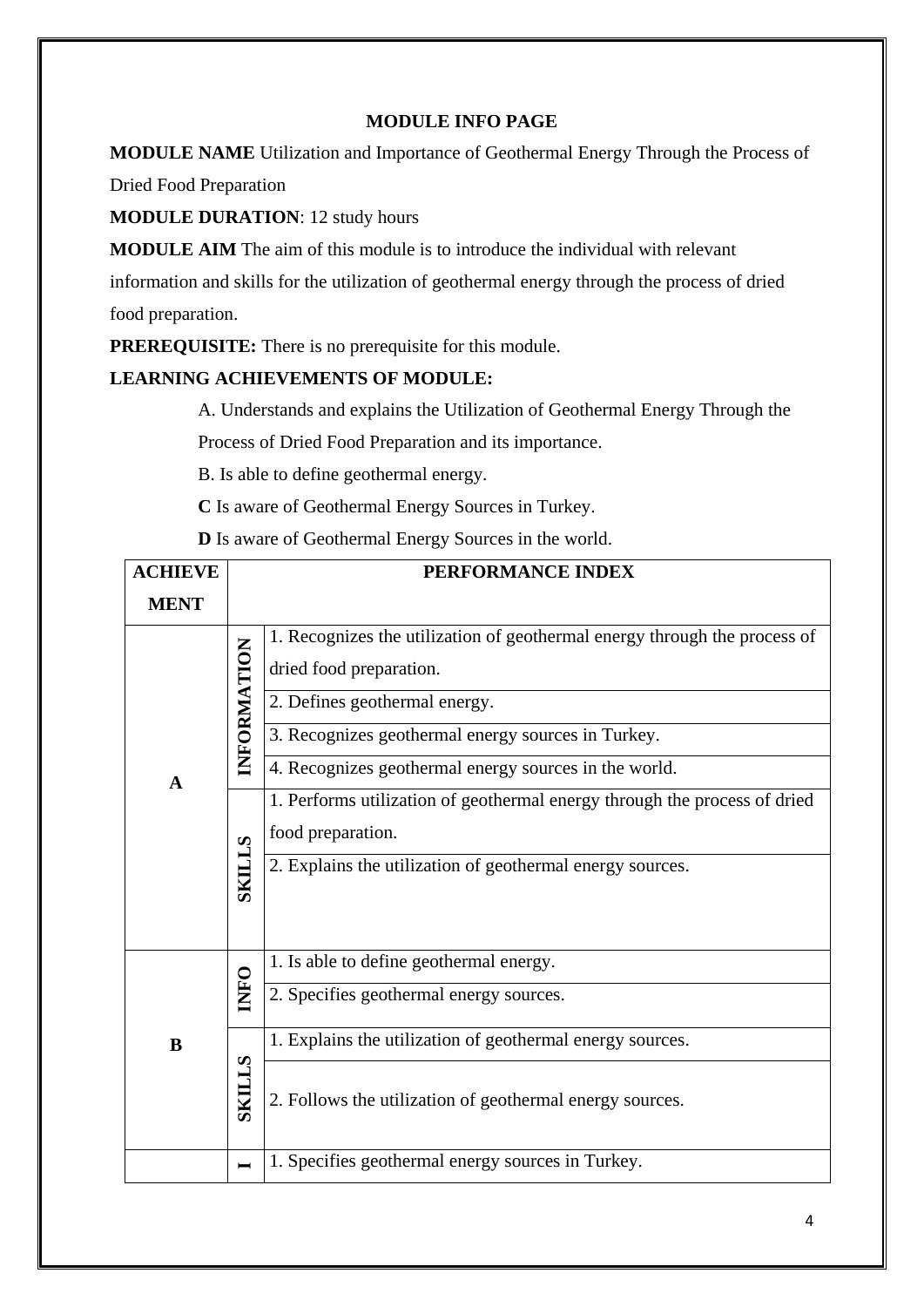|             |               | 2. Explains geothermal energy sources in Turkey.                            |  |  |  |  |  |
|-------------|---------------|-----------------------------------------------------------------------------|--|--|--|--|--|
|             |               | 3. Recognizes institutions that utilize geothermal energy sources in        |  |  |  |  |  |
|             |               | Turkey.                                                                     |  |  |  |  |  |
|             |               |                                                                             |  |  |  |  |  |
| $\mathbf C$ |               | 1. Distinguishes geothermal energy sources in Turkey.                       |  |  |  |  |  |
|             | <b>SKILLS</b> | 2. Follows geothermal energy sources in Turkey.                             |  |  |  |  |  |
|             |               | 3. Follows institutions that utilize geothermal energy sources in Turkey.   |  |  |  |  |  |
|             |               | 1. Recognizes Geothermal Energy Sources in the world.                       |  |  |  |  |  |
|             | INFORM        | 2. Specifies Geothermal Energy Sources in the world.                        |  |  |  |  |  |
|             |               | 3. Explains the importance of Geothermal Energy Sources in the world.       |  |  |  |  |  |
| D           |               | 1. Distinguishes institutions that utilize geothermal energy sources in the |  |  |  |  |  |
|             | <b>SKILLS</b> | world.                                                                      |  |  |  |  |  |
|             |               | 2. Distinguishes geothermal energy sources in the world.                    |  |  |  |  |  |
|             |               |                                                                             |  |  |  |  |  |

1. Each student shall be ensured to comprehend the subject.

2. All possible measures shall be taken for risks and hazards related to occupational health and safety.

3. Subject reinforcement shall be ensured by engaging question-answer, brain storming, lecturing methods during the process of this module.

# **ASSESSMENT AND EVALUATION:**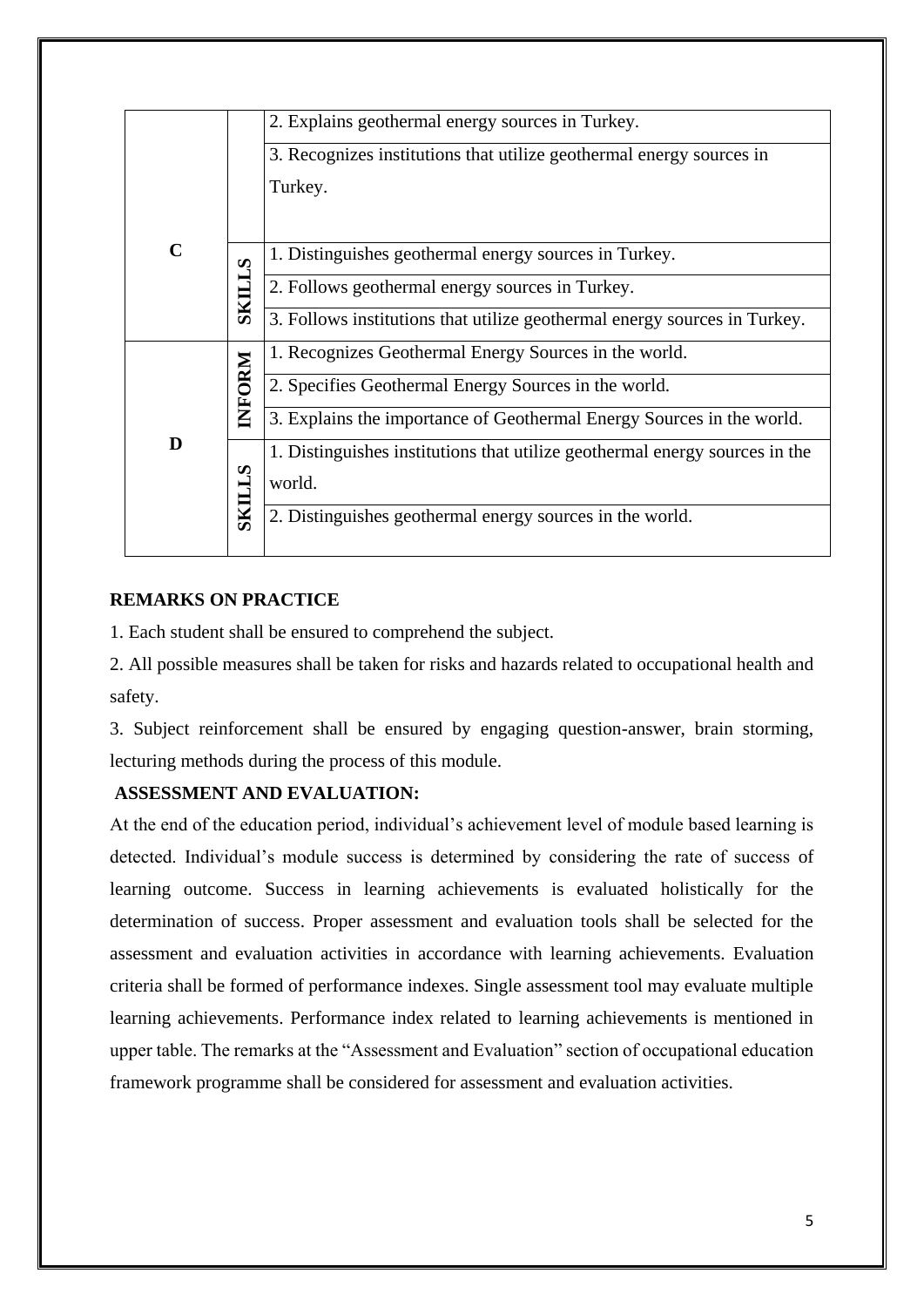#### **MODULE NAME** Dehydration Methods

**MODULE DURATION**: 18 study hours

**MODULE AIM** The aim of this module is to introduce the individual with relevant

information and skills for the methods through the process of dried food preparation.

**PREREQUISITE:** There is no prerequisite for this module.

#### **LEARNING ACHIEVEMENTS OF MODULE:**

- A. Dehydration Methods
- B. Mechanical drying.

| <b>ACHIEVEMENT</b> | PERFORMANCE INDEX |                                                                |  |
|--------------------|-------------------|----------------------------------------------------------------|--|
|                    |                   | 1. Recognizes drying methods.                                  |  |
|                    | INFORM<br>TION    | 2. Explains natural drying methods.                            |  |
| $\mathbf{A}$       |                   | 3. Explains mechanical drying methods.                         |  |
|                    |                   | 1. Recognizes natural drying methods.                          |  |
|                    | <b>SKILLS</b>     | 2. Explains mechanical drying methods.                         |  |
|                    |                   | 3. Recognizes dehydration methods.                             |  |
|                    |                   | 1. Recognizes mechanical drying methods.                       |  |
|                    |                   | 2. Recognizes freeze drying methods.                           |  |
|                    |                   | 3. Explains vacuum drying method.                              |  |
|                    |                   | 4. Explains fluid-bed drying method.                           |  |
|                    | INFORMATION       | 5. Explains microwave drying methods.                          |  |
|                    |                   | 6. Explains vacuum assisted microwave drying method.           |  |
|                    |                   | 7. Explains microwave assisted fluid-bed drying method.        |  |
| $\bf{B}$           |                   | 8. Explains kiln seasoning (heat emission) drying method.      |  |
|                    |                   | 1. Recognizes mechanical drying methods.                       |  |
|                    |                   | 2. Distinguishes kiln seasoning (heat emission) drying method. |  |
|                    |                   | 3. Distinguishes freeze drying method.                         |  |
|                    |                   | 4. Distinguishes vacuum drying method.                         |  |
|                    | <b>SKILLS</b>     | 5. Distinguishes fluid-bed drying method.                      |  |
|                    |                   | 6. Distinguishes microwave drying method.                      |  |
|                    |                   | 7. Distinguishes vacuum assisted microwave drying method.      |  |
|                    |                   | 8. Distinguishes microwave assisted fluid-bed drying method.   |  |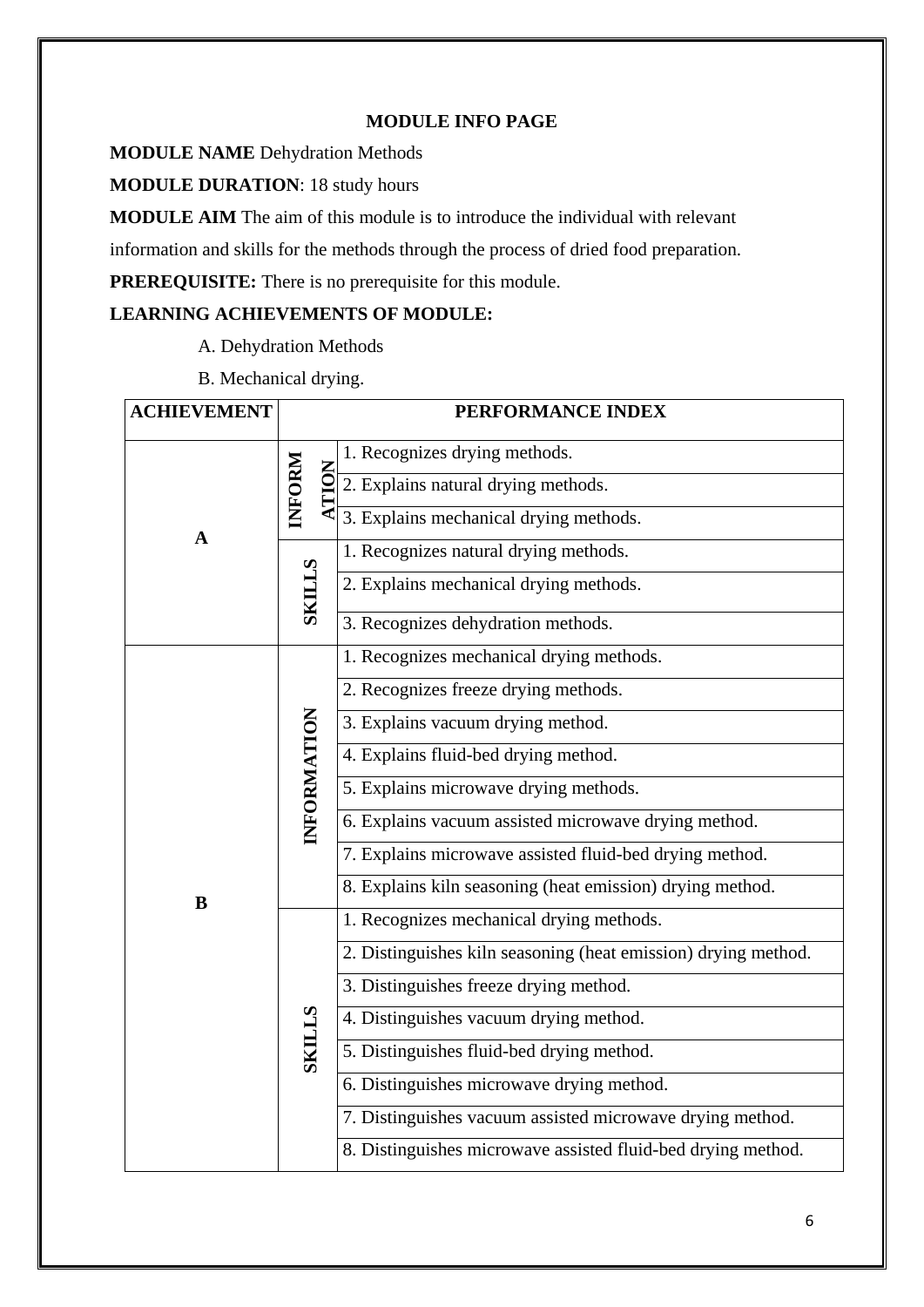1. Each student shall be ensured to have practise.

2. All possible measures shall be taken for risks and hazards related to occupational health and safety.

3. This module shall include highlighting activities such as self-audit, personal hygiene, selfresponsibility, interoperability and relevant value, manner behaviors during processes.

#### **ASSESSMENT AND EVALUATION:**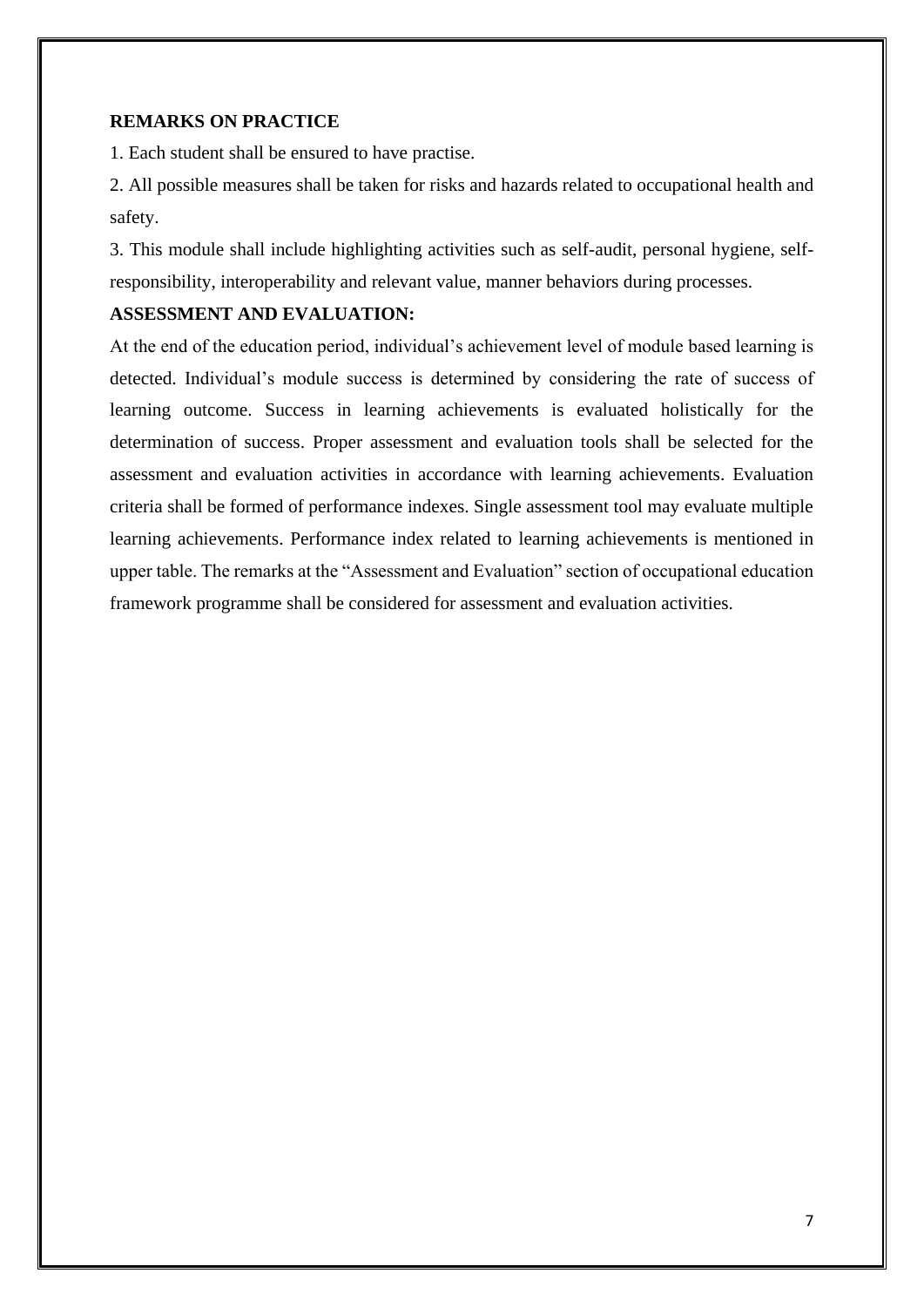**MODULE NAME** Dryer Types

**MODULE DURATION**: 18 study hours

**MODULE AIM:** Ensuring the recognition of dryer types and areas of use.

**PREREQUISITE:** There is no prerequisite for this module.

# **LEARNING ACHIEVEMENTS OF MODULE:**

A. Dryer types.

B. Air as dehydration fluid.

| <b>ACHIEVEMENT</b> |               | PERFORMANCE INDEX                                                                                                                                                                                                                                                                        |
|--------------------|---------------|------------------------------------------------------------------------------------------------------------------------------------------------------------------------------------------------------------------------------------------------------------------------------------------|
| A                  | INFORMATI     | 1. Recognizes usage of air as dehydration fluid.<br>2. Explains the importance of geothermal energy sources.<br>3. Explains the design of dryer.                                                                                                                                         |
|                    | <b>SKILLS</b> | 1. Recognizes usage of air as dehydration fluid.<br>2. Distinguishes the designing of geothermal source and dryers.                                                                                                                                                                      |
| B                  | INFORMATION   | 1. Explains the importance of heat exchangers and geothermal<br>energy sources.<br>2. Recognizes the difference between chamber dryers and tunnel<br>dryers.<br>3. Explains the utilization of conveyor dryers.<br>4. Recognizes the usage areas of drum dryers and pneumatic<br>dryers. |
|                    | <b>SKILLS</b> | 1. Explains the relation between heat exchangers and geothermal<br>energy.<br>2. Distinguishes the chamber dryers and tunnel dryers.<br>3. Distinguishes the conveyor dryers and drum dryers.<br>4. Explains the usage areas of pneumatic dryers.                                        |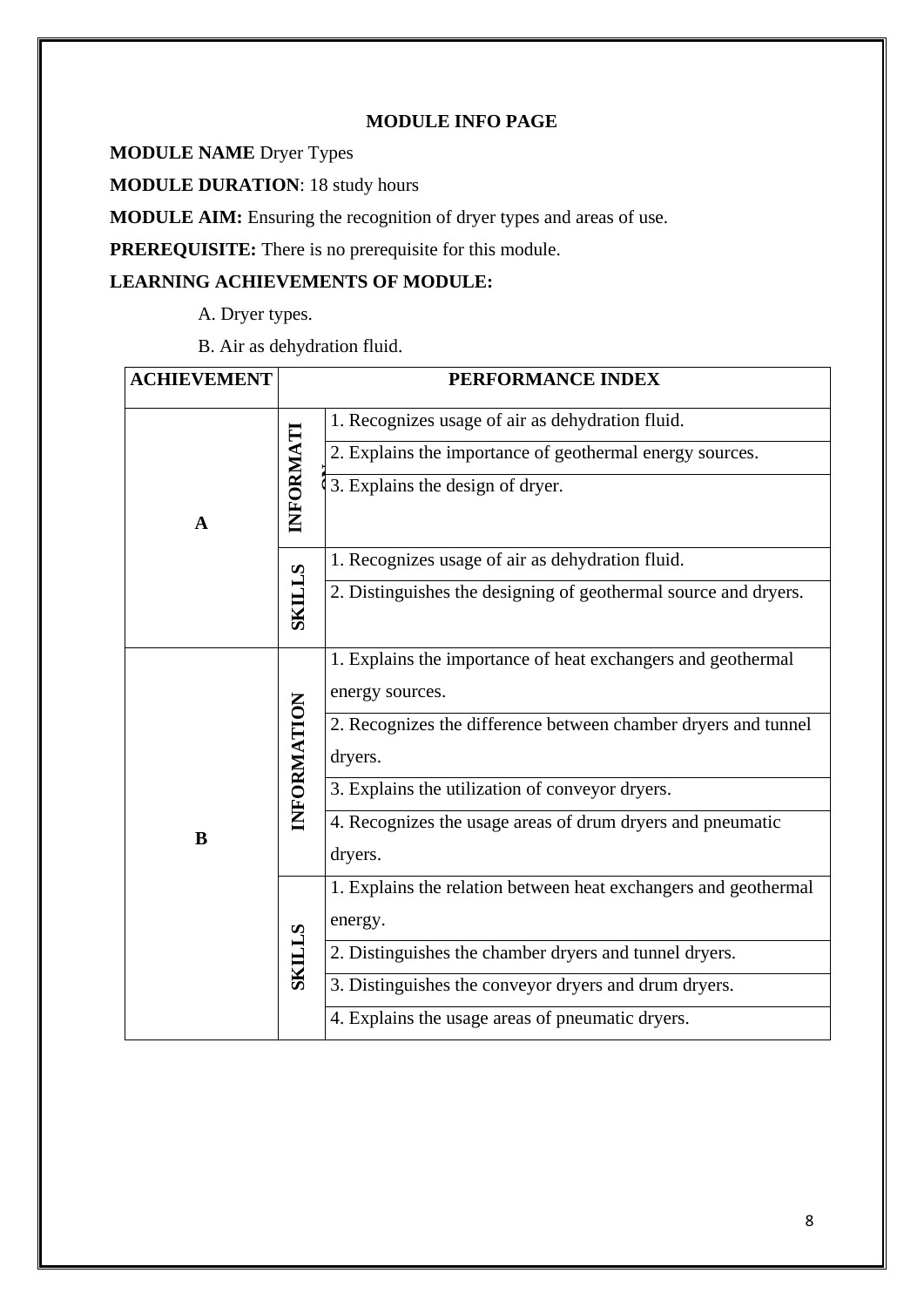1. Each student shall be ensured to have practise.

2. All possible measures shall be taken for risks and hazards related to occupational health and safety.

3. This module shall include highlighting activities such as self-audit, personal hygiene, selfresponsibility, interoperability and relevant value, manner behaviors during processes.

#### **ASSESSMENT AND EVALUATION:**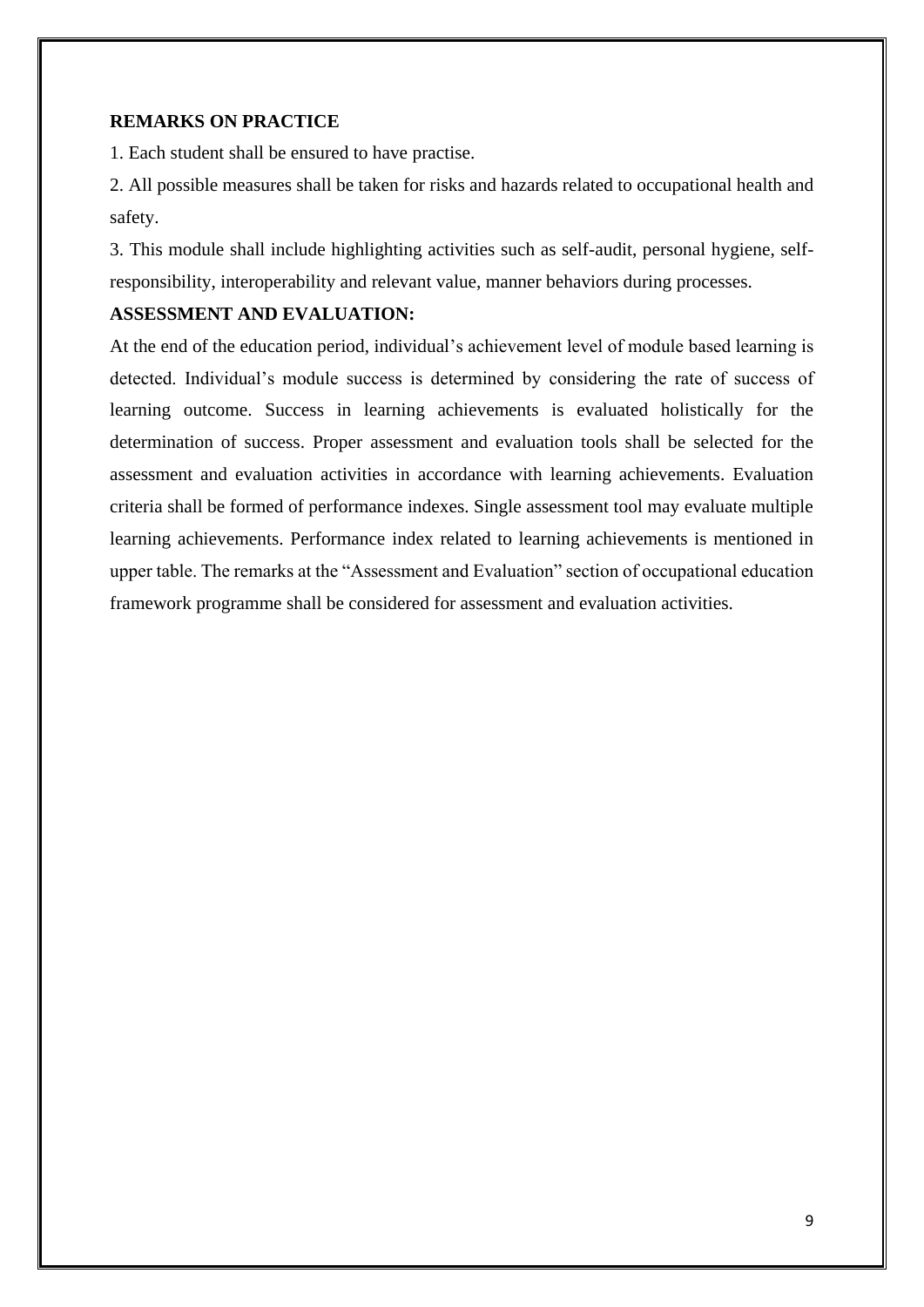**MODULE NAME** Necessary Qualifications For The Food To Be Dried

**MODULE DURATION**: 6 study hours

**MODULE AIM:** Recognizes the required qualities of food to be dried prior to dehydration

process and performs what to do in accordance with these qualifications.

**PREREQUISITE:** There is no prerequisite for this module.

# **LEARNING ACHIEVEMENTS OF MODULE:**

A. Necessary qualifications for the food to be dried.

| <b>ACHIEVEMENT</b> | PERFORMANCE INDEX |                                                                     |
|--------------------|-------------------|---------------------------------------------------------------------|
|                    |                   | 1. Recognizes necessary qualifications for the food to be dried.    |
|                    |                   | 2. Recognizes that being unscathed is one of the required qualities |
|                    |                   | for dried food production.                                          |
|                    |                   | 3 Recognizes that ripeness is one of the required qualities for     |
|                    | INFORMATION       | dried food production.                                              |
| A                  |                   | 4. Explains necessary qualifications for the food.                  |
|                    |                   | 1. Distinguishes the necessary qualifications for the food to be    |
|                    |                   | dried.                                                              |
|                    | <b>SKILLS</b>     | 2. Distinguishes unscathed and ripe food.                           |
|                    |                   | 3. Is able to grade food.                                           |
|                    |                   | 4. Specifies required qualities for food dehydration.               |

# **REMARKS ON PRACTICE**

1. Each student shall be ensured to have practise.

2. All possible measures shall be taken for risks and hazards related to occupational health and safety.

3. This module shall include highlighting activities such as self-audit, personal hygiene, selfresponsibility, interoperability and relevant value, manner behaviors during processes.

# **ASSESSMENT AND EVALUATION:**

At the end of the education period, individual's achievement level of module based learning is detected. Individual's module success is determined by considering the rate of success of learning outcome. Success in learning achievements is evaluated holistically for the determination of success. Proper assessment and evaluation tools shall be selected for the assessment and evaluation activities in accordance with learning achievements. Evaluation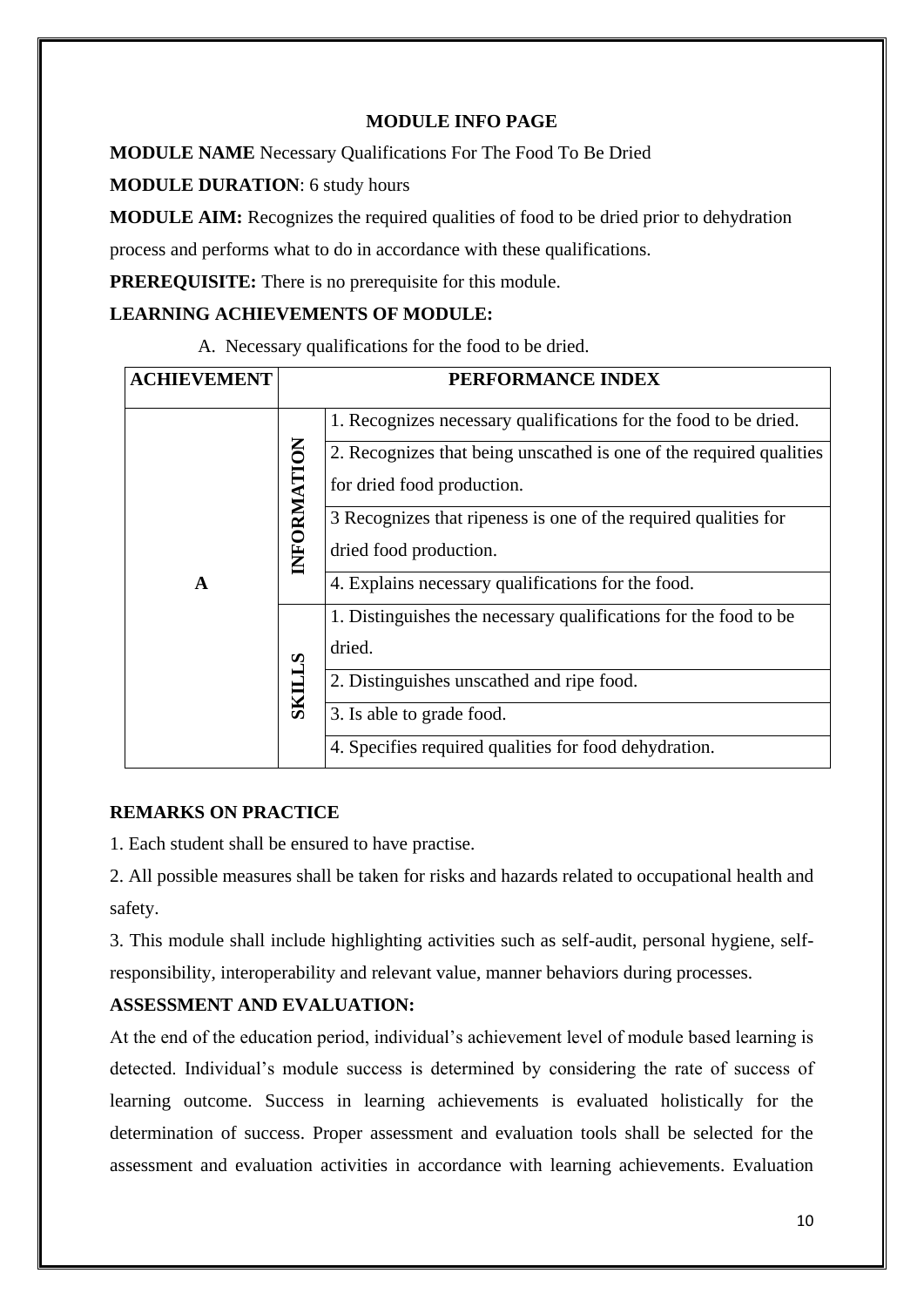criteria shall be formed of performance indexes. Single assessment tool may evaluate multiple learning achievements. Performance index related to learning achievements is mentioned in upper table. The remarks at the "Assessment and Evaluation" section of occupational education framework programme shall be considered for assessment and evaluation activities.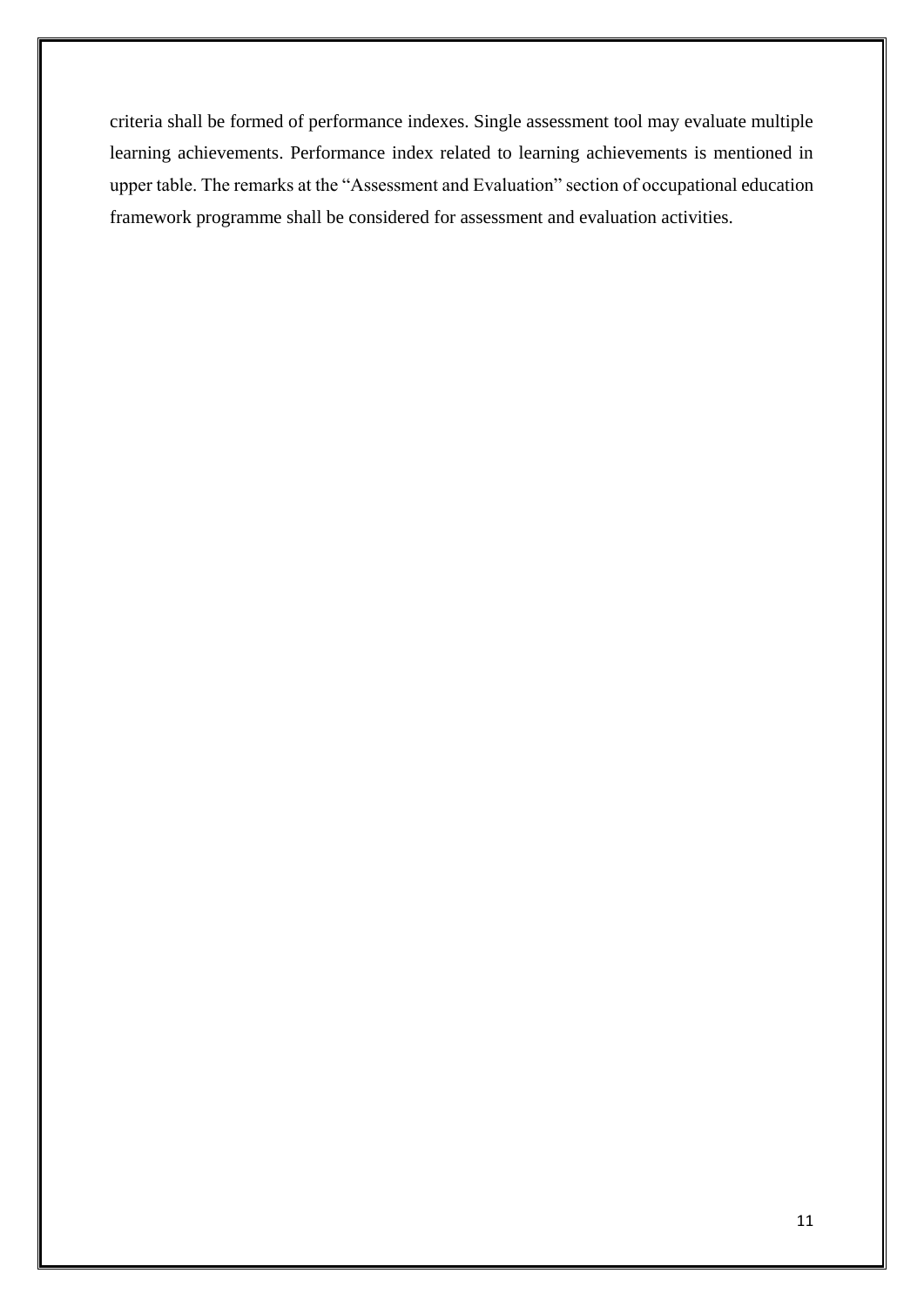**MODULE NAME** Pre-treatment of Food Dehydration

**MODULE DURATION**: 18 study hours

**MODULE AIM** Recognizes the pre-treatment process their sequence for the dried food and performs them. Recognizes the proper pre-treatment application according to the food type and is able to distinguish them.

**PREREQUISITE:** There is no prerequisite for this module.

# **LEARNING ACHIEVEMENTS OF MODULE:**

- A. Pre-treatment of food dehydration.
- B. Pre-treatment of fruits.
- **C** Pre-treatment of vegetables.

| <b>ACHIEVEMENT</b> |                    | PERFORMANCE INDEX |                                                                      |  |
|--------------------|--------------------|-------------------|----------------------------------------------------------------------|--|
|                    |                    |                   | 1. Recognizes pre-treatment procedures of food dehydration.          |  |
|                    | <b>INFORM</b>      | <b>ATION</b>      | 2. Explains pre-treatment procedures of food dehydration.            |  |
|                    |                    |                   | 3. Specifies pre-treatment procedures of food dehydration.           |  |
| A                  |                    |                   | 1. Performs pre-treatment procedures of food dehydration.            |  |
|                    |                    |                   | 2. Specifies pre-treatment procedures of food dehydration.           |  |
|                    |                    | <b>SKILLS</b>     | 3. Performs pre-treatment procedures of food dehydration             |  |
|                    |                    |                   | respectively.                                                        |  |
|                    |                    |                   | 1. Recognizes pre-treatment procedures for fruits.                   |  |
|                    |                    |                   | 2. Recognizes dipping or applying olive-oiled alkaline solution to   |  |
|                    |                    |                   | the food.                                                            |  |
|                    | <b>INFORMATION</b> |                   | 3. Recognizes vulcanization and explains proper application.         |  |
|                    |                    |                   | 4. Recognizes the advantages of vulcanization.                       |  |
| B                  |                    |                   | 5. Recognizes the disadvantages of vulcanization                     |  |
|                    |                    |                   | 1. Performs pre-treatment procedures for fruits.                     |  |
|                    |                    |                   | 2. Performs dipping or applying olive-oiled alkaline solution to the |  |
|                    |                    |                   | food.                                                                |  |
|                    |                    | <b>SKILLS</b>     | 3. Is able to vulcanize and explains its purpose.                    |  |
|                    |                    |                   | 4. Vulcanizes food with regards to advantages of vulcanization.      |  |
|                    |                    |                   | Vulcanizes food by considering disadvantages of vulcanization.       |  |
|                    |                    |                   | 1. Recognizes pre-treatment procedures for                           |  |
|                    | INFO               | RMA               | vegetables.                                                          |  |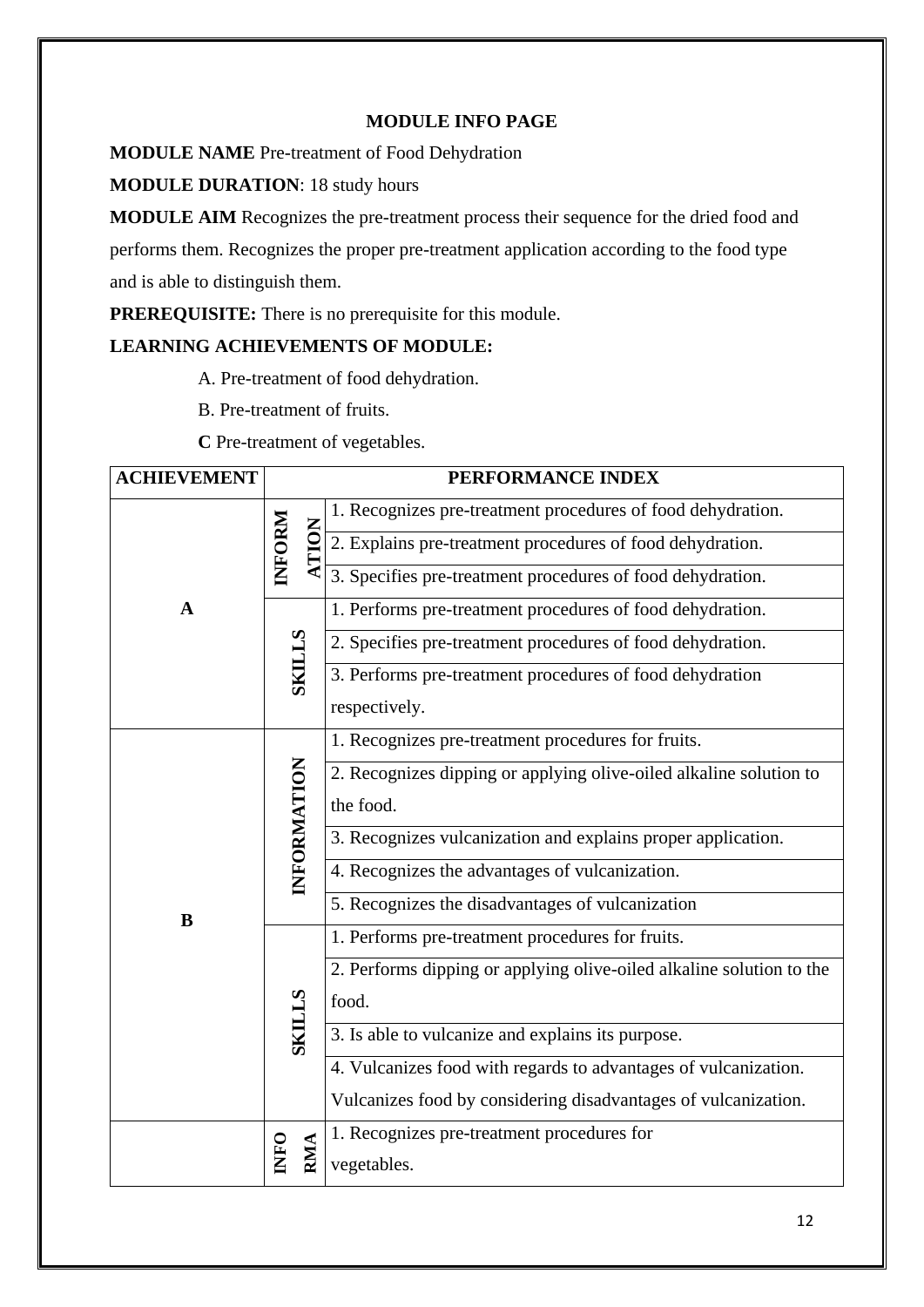|             |               | 2. Recognizes how to wash vegetables in accordance with hygiene      |
|-------------|---------------|----------------------------------------------------------------------|
|             |               | rules.                                                               |
|             |               | Recognizes elimination of dirt, rocks, foreign objects.              |
|             |               | 4. Recognizes chopping vegetables according to their shapes.         |
|             |               | 5. Recognizes to separate food with regards to boiling styles.       |
|             |               | 6. Recognizes boiling duration.                                      |
|             |               | 7. Recognizes significant stages of steam boiling.                   |
| $\mathbf C$ |               | 8. Recognizes salting food.                                          |
|             |               | 1. Performs vegetable pre-treatment process respectively.            |
|             |               | 2. Washes food according to hygiene principles.                      |
|             | <b>SKILLS</b> | 3. Sorts food according to their sizes                               |
|             |               | 4. Chops food according to requested size and shapes.                |
|             |               | 5. Adjusts boiling duration according to food.                       |
|             |               | 6. Performs correct boiling duration with the steam boiling process. |
|             |               | 7. Performs correct salting stages.                                  |

1. Each student shall be ensured to have practice.

2. All possible measures shall be taken for risks and hazards related to occupational health and safety.

3. This module shall include highlighting activities such as self-audit, personal hygiene, selfresponsibility, interoperability and relevant value, manner behaviors during processes.

# **ASSESSMENT AND EVALUATION:**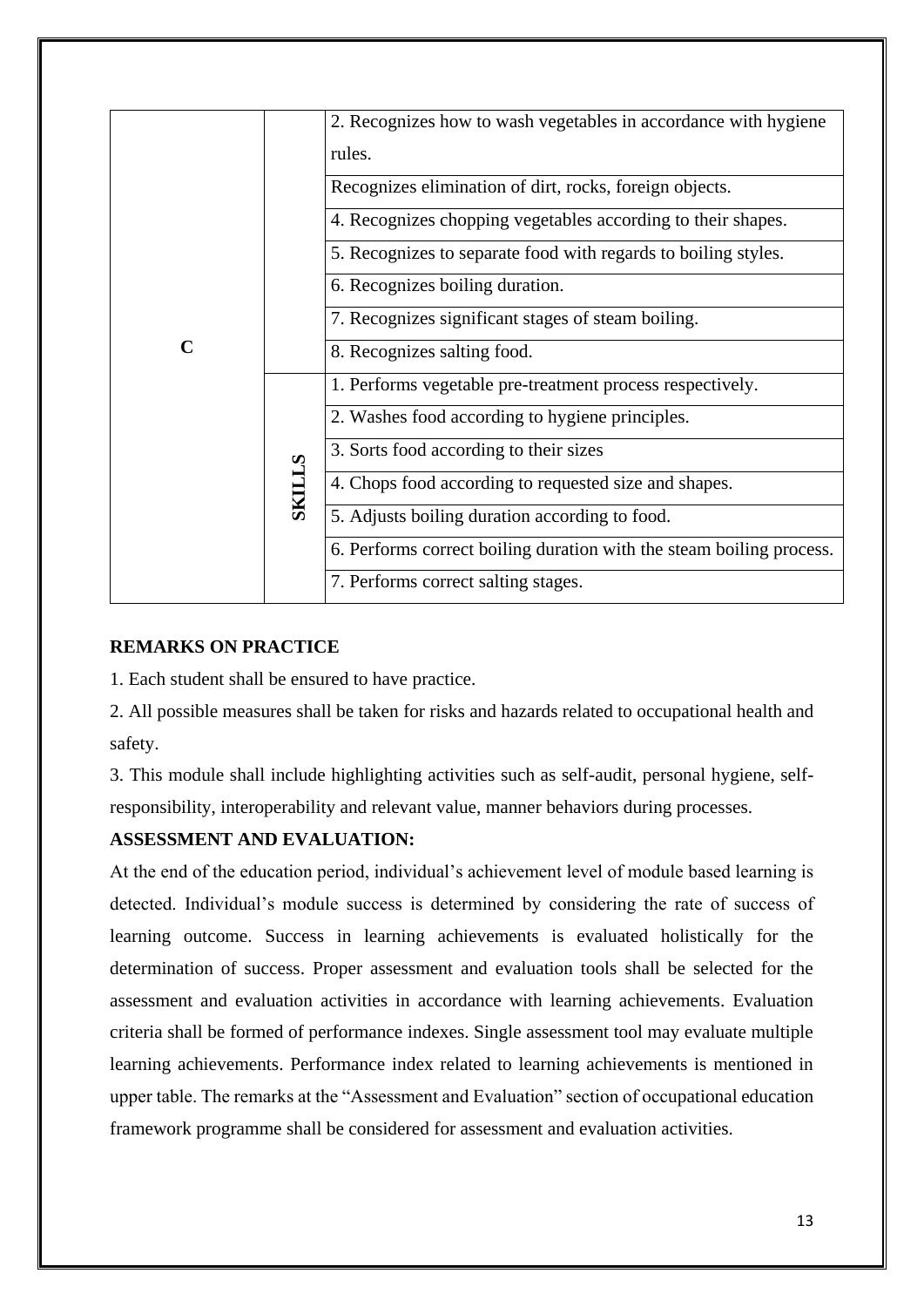# **MODULE NAME** Determination Of Temperature And Duration In Accordance With The

Food Types

# **MODULE DURATION**: 6 study hours

**MODULE AIM** Recognizes to determine dehydration temperatures and duration according

to food types and performs it.

**PREREQUISITE:** There is no prerequisite for this module.

# **LEARNING ACHIEVEMENTS OF MODULE:**

- **A.** Recognizes dehydration temperature according to food type and performs it.
- **B.** Recognizes dehydration duration according to food type and performs it.

| <b>ACHIEVEMENT</b> | PERFORMANCE INDEX |                                                                  |
|--------------------|-------------------|------------------------------------------------------------------|
|                    |                   | 1. Recognizes dehydration temperature according to food type.    |
|                    | INFORMATI         | 2. Recognizes dehydration temperature according to food type.    |
|                    |                   | 3. Recognizes dehydration temperature for fruits.                |
|                    |                   | 4. Recognizes dehydration temperature for vegetables.            |
| $\mathbf A$        |                   | 1. Distinguishes dehydration temperature according to food type. |
|                    | <b>SKILLS</b>     | 2. Adjusts dehydration temperature according to food type.       |
|                    |                   | 3. Applies temperature adjustment for fruits.                    |
|                    |                   | 4. Specifies vegetable dehydration temperatures respectively.    |
|                    |                   | 1. Recognizes determination of dehydration duration according to |
|                    |                   | food type.                                                       |
|                    |                   | 2. Specifies dehydration duration according to food type.        |
|                    | INFORMATION       | 3. Recognizes adjustment of vegetable dehydration duration.      |
| B                  |                   | 4. Recognizes vegetable dehydration duration settings.           |
|                    |                   | 1. Applies dehydration duration according to food type.          |
|                    | <b>SKILLS</b>     | 2. Applies vegetable dehydration duration correctly.             |
|                    |                   | 3. Applies fruit dehydration duration correctly.                 |
|                    |                   | 4. Applies dehydration duration according to food type.          |

# **REMARKS ON PRACTICE**

1. Each student shall be ensured to have practice.

2. All possible measures shall be taken for risks and hazards related to occupational health and safety.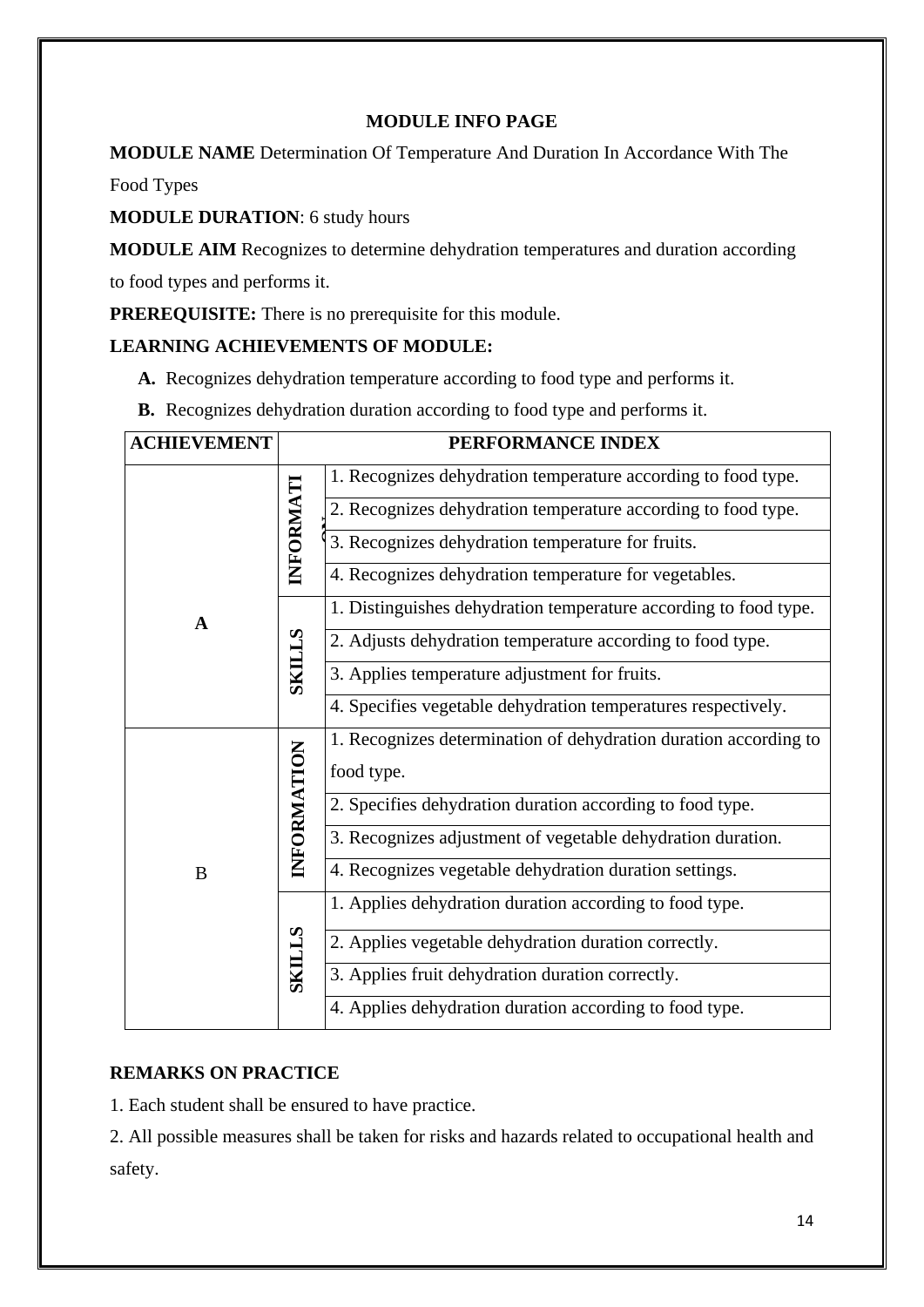3. This module shall include highlighting activities such as self-audit, personal hygiene, selfresponsibility, interoperability and relevant value, manner behaviors during processes.

# **ASSESSMENT AND EVALUATION:**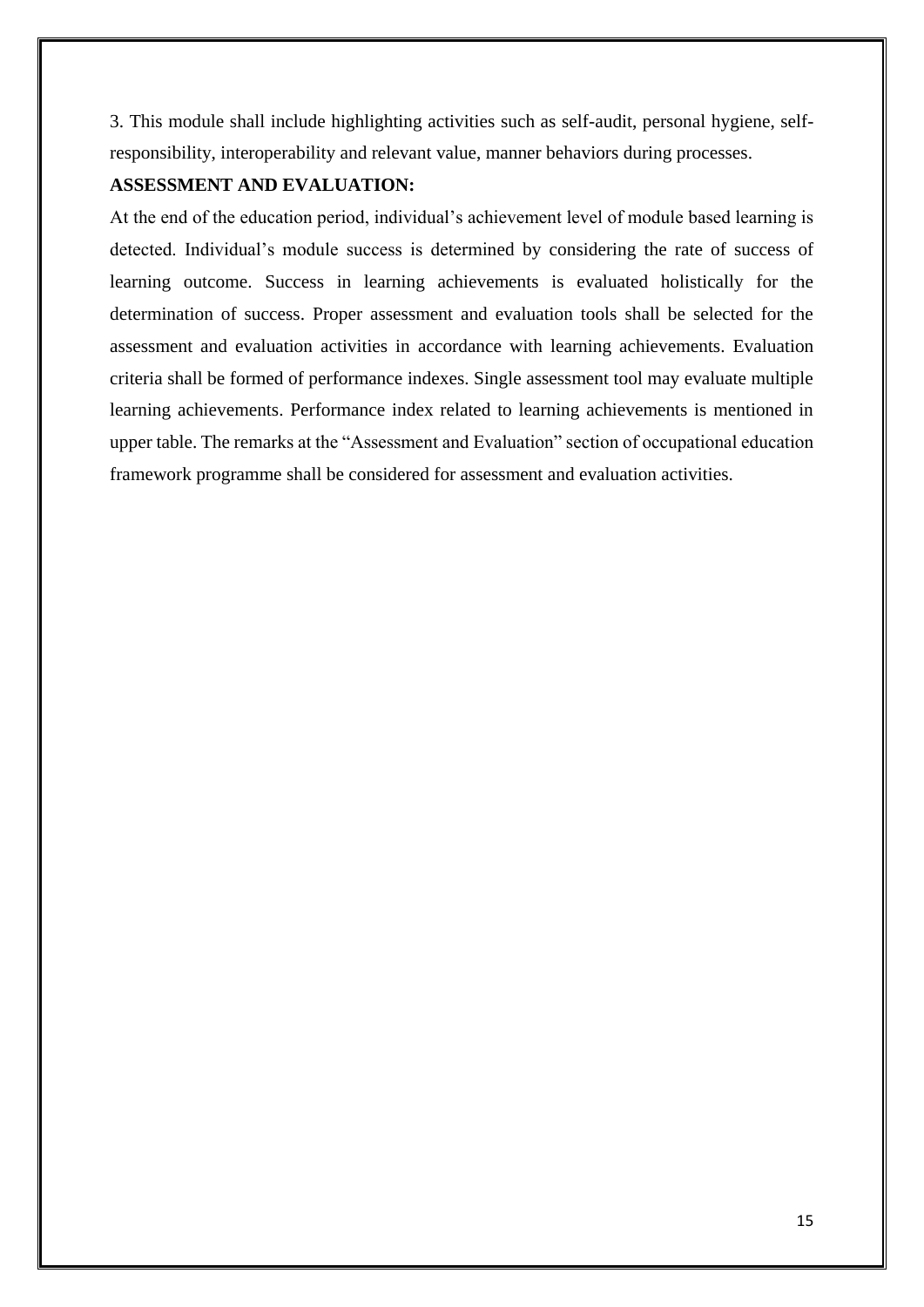**MODULE NAME** Practicing Dehydration Methods

**MODULE DURATION**: 36 study hours

**MODULE AIM** Recognizes to perform pre-treatment procedures and to dehydrate food in

drying oven by adjusting duration and temperature and performs them.

**PREREQUISITE:** There is no prerequisite for this module.

#### **LEARNING ACHIEVEMENTS OF MODULE:**

- A. Practicing dehydration methods.
- B. Major Changes During Dehydration.
- **C** Maintenance And Cleaning Of Drying Systems.

|               | PERFORMANCE INDEX                                                |  |  |
|---------------|------------------------------------------------------------------|--|--|
|               | 1. Recognizes preliminary preparation for performing dehydration |  |  |
|               | procedures.                                                      |  |  |
|               | 2. Recognizes operation of heat exchangers and geothermal        |  |  |
|               | energy.                                                          |  |  |
|               | 3. Recognizes implementation phases of dehydration.              |  |  |
|               | 4. Recognizes performing dehydration in accordance with the      |  |  |
|               | types of food.                                                   |  |  |
|               | 1. Provides preliminary preparation for performing dehydration   |  |  |
| <b>SKILLS</b> | procedures.                                                      |  |  |
|               | 2. Operates heat exchangers and geothermal energy.               |  |  |
|               | 3. Explains implementation phases of dehydration.                |  |  |
|               | 4. Performs dehydration procedures in accordance with the types  |  |  |
|               | of food.                                                         |  |  |
|               | 1. Recognizes major changes during dehydration.                  |  |  |
| INFORMATION   | 2. Recognizes physical changes during dehydration.               |  |  |
|               | 3. Recognizes soluble matter migration formed during             |  |  |
|               | dehydration.                                                     |  |  |
|               | 4. Recognizes shell formation during dehydration.                |  |  |
|               | 5. Recognizes physical changes during dehydration such as        |  |  |
|               | shrinkage.                                                       |  |  |
|               | 6. Recognizes bulk density changes during dehydration.           |  |  |
|               |                                                                  |  |  |
|               | INFORMATION                                                      |  |  |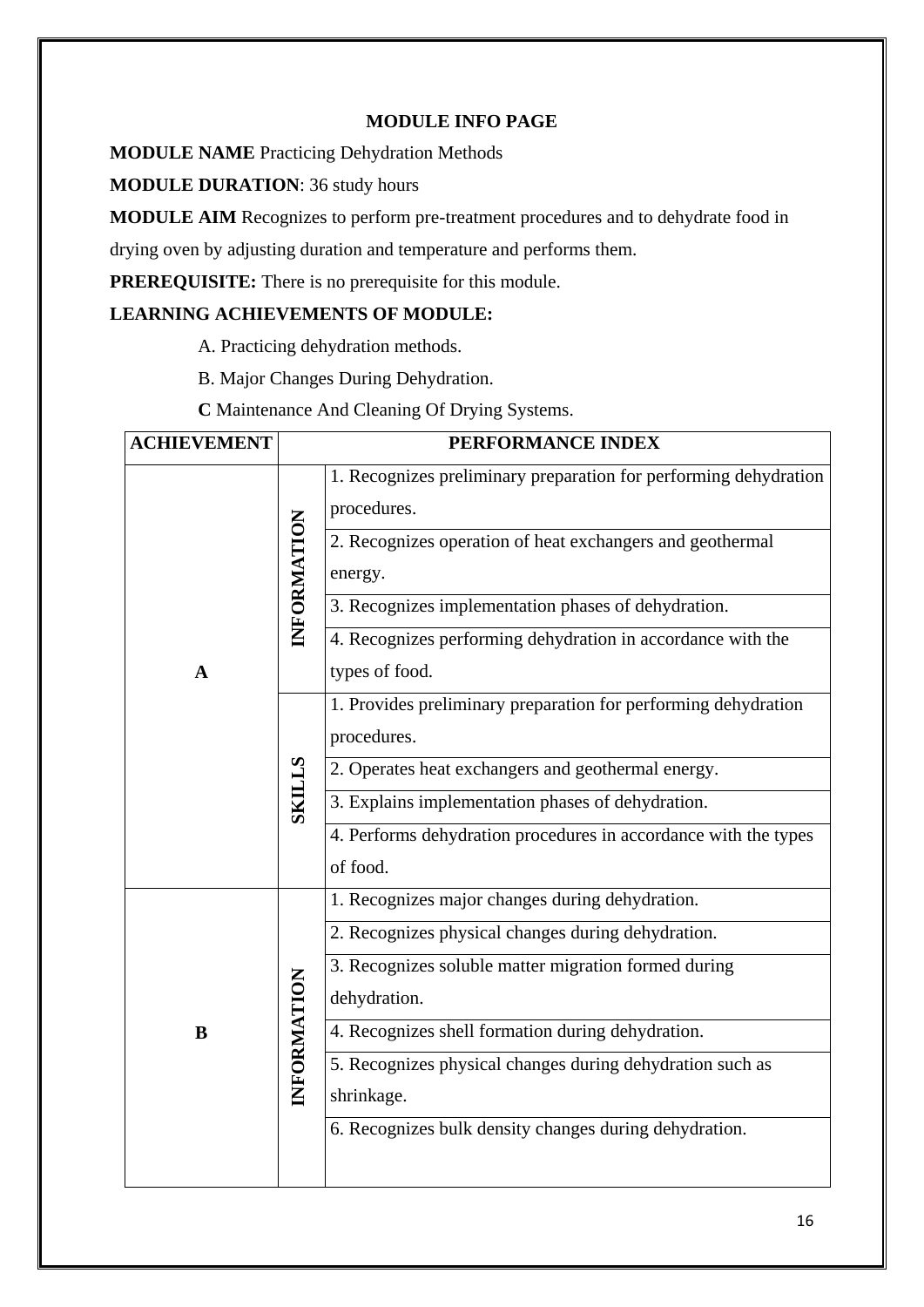|  | 1. Specifies major changes during dehydration.                    |
|--|-------------------------------------------------------------------|
|  | 2. Explains the reasons of physical changes during dehydration    |
|  | process.                                                          |
|  | 3. Explains the reasons of soluble matter migration formed during |
|  | dehydration process.                                              |
|  | 4. Explains the reason of shell formation during dehydration      |
|  | process.                                                          |
|  | 5. Explains the reasons of physical changes during dehydration    |
|  | such as shrinkage.                                                |
|  | 6. Explains the reasons of bulk density changes during            |
|  | dehydration process.                                              |
|  | 1. Recognizes how to maintain drying systems.                     |
|  | 2. Recognizes how to repair drying systems.                       |
|  | 3. Recognizes how to clean drying systems.                        |
|  | 4. Recognizes pre-maintenance checks of drying systems.           |
|  | 1. Maintains drying systems.                                      |
|  | 2. Repairs drying systems.                                        |
|  | 3. Cleans drying systems.                                         |
|  | 4. Applies pre-maintenance on drying systems.                     |
|  | <b>SKILLS</b><br>INFORMATI<br><b>SKILLS</b>                       |

1. Each student shall be ensured to have practice.

2. All possible measures shall be taken for risks and hazards related to occupational health and safety.

3. This module shall include highlighting activities such as self-audit, personal hygiene, selfresponsibility, interoperability and relevant value, manner behaviors during processes.

# **ASSESSMENT AND EVALUATION:**

At the end of the education period, individual's achievement level of module based learning is detected. Individual's module success is determined by considering the rate of success of learning outcome. Success in learning achievements is evaluated holistically for the determination of success. Proper assessment and evaluation tools shall be selected for the assessment and evaluation activities in accordance with learning achievements. Evaluation criteria shall be formed of performance indexes. Single assessment tool may evaluate multiple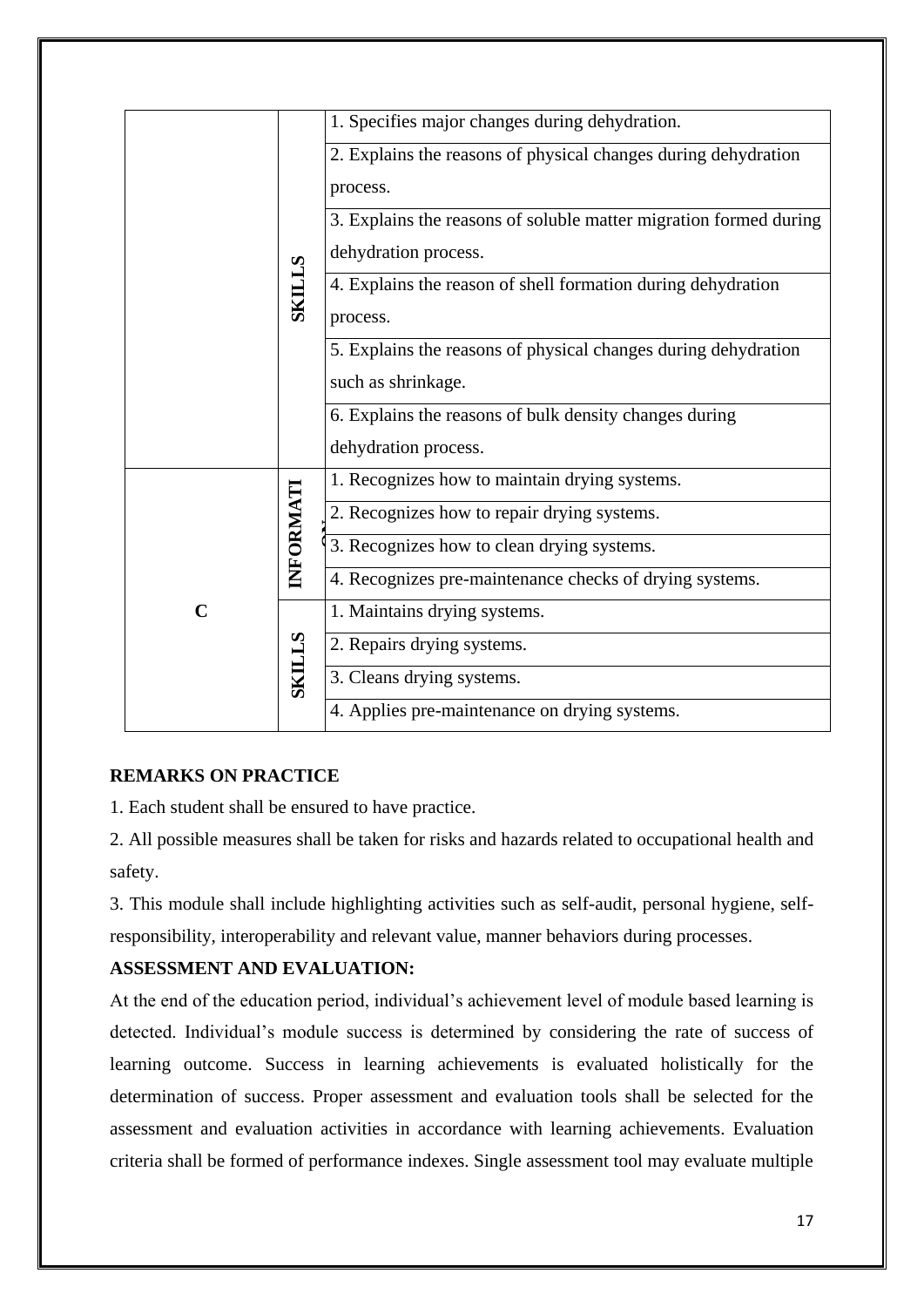learning achievements. Performance index related to learning achievements is mentioned in upper table. The remarks at the "Assessment and Evaluation" section of occupational education framework programme shall be considered for assessment and evaluation activities.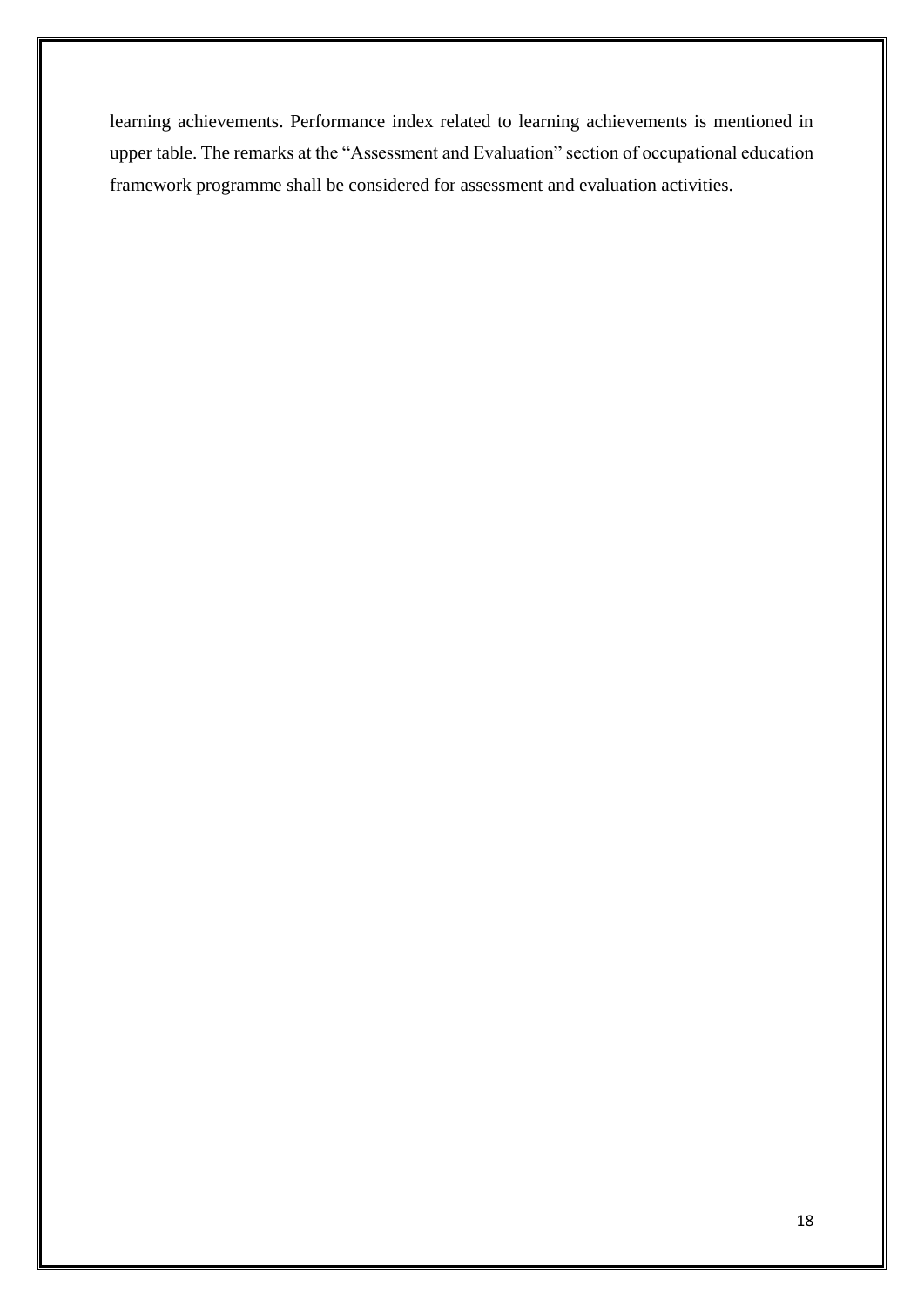**MODULE NAME** Final procedures Of Dried Food

**MODULE DURATION**: 18 study hours

**MODULE AIM** Recognizes final procedures for dried food such as packing, labeling, storing

and performs them.

**PREREQUISITE:** There is no prerequisite for this module.

# **LEARNING ACHIEVEMENTS OF MODULE:**

- A. Final procedures of dried food.
- B. Cooling dried vegetables.
- **C** Packing.
- **D** Labeling

**EN.** Storage

| <b>ACHIEVEMENT</b> | PERFORMANCE INDEX  |                                                              |  |
|--------------------|--------------------|--------------------------------------------------------------|--|
| $\mathbf A$        | <b>INFORMATION</b> | 1. Recognizes final procedures of dried food.                |  |
|                    |                    | 2. Recognizes the sequence of final process for dried food.  |  |
|                    | <b>SKILLS</b>      | 1. Performs final procedures of dried food.                  |  |
|                    |                    | 2. Explains the sequence of final procedures for dried food. |  |
| B                  | INFORM<br>TION     | 1. Recognizes the importance of cooling dried vegetables.    |  |
|                    |                    | 2. Recognizes the stages of cooling dried vegetables.        |  |
|                    |                    | 1. Performs cooling dried vegetables.                        |  |
|                    | <b>SKILLS</b>      | 2. Performs the stages of cooling dried vegetables.          |  |
| $\overline{C}$     |                    | 1. Recognizes the stages of packing.                         |  |
|                    | INFORMATI          | 2. Recognizes how to prepare dried food for packing phase.   |  |
|                    | $\mathsf{S}$       | 3. Recognizes how to pack dried food.                        |  |
|                    |                    | 4. Recognizes how to check packed food.                      |  |
|                    | <b>SKIL</b>        | 1. Specifies the stages of packing.                          |  |
|                    |                    | 2. Explains how to prepare dried food for packing phase.     |  |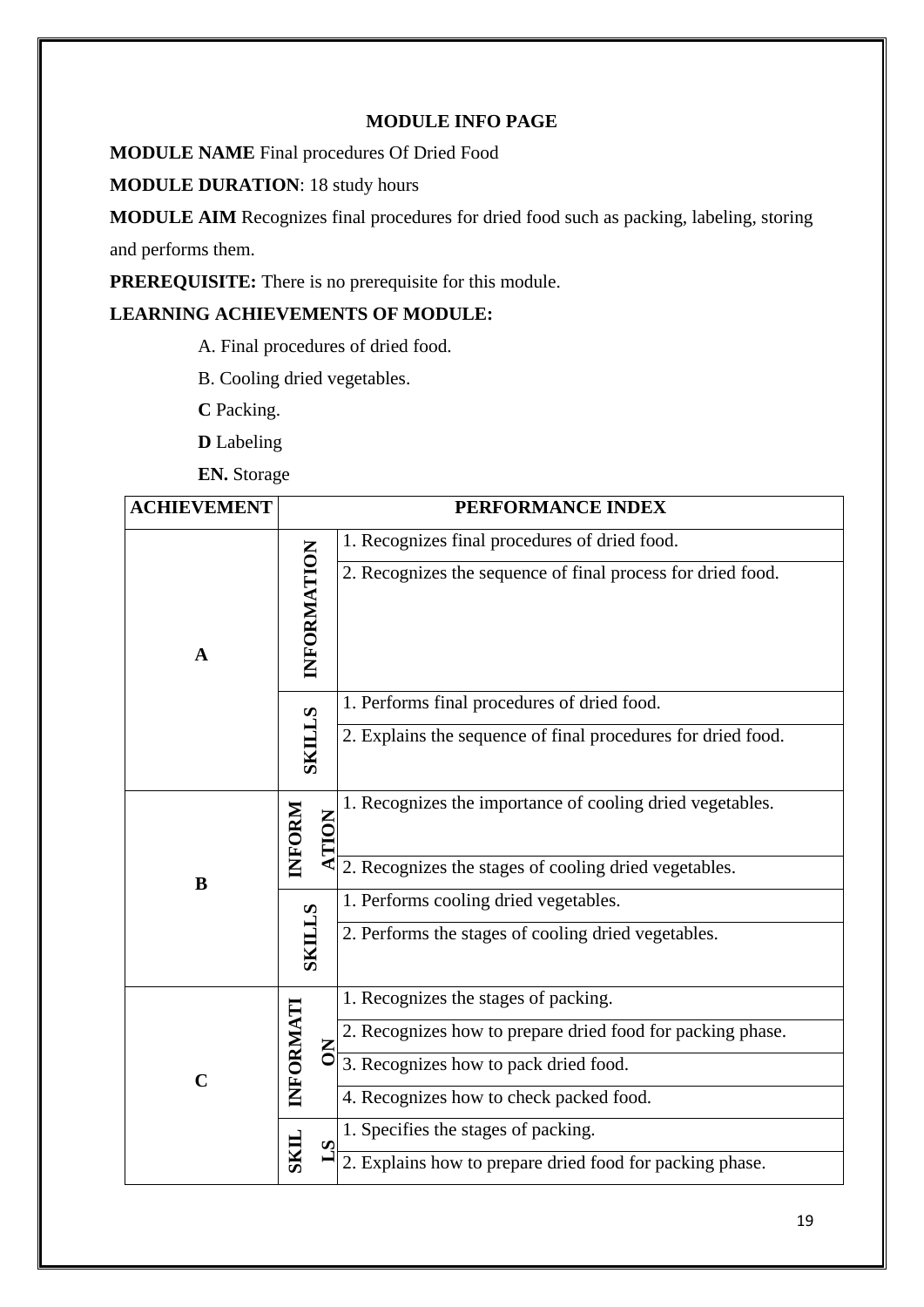|   |                    | 3. Explains how to pack dried food.                                |
|---|--------------------|--------------------------------------------------------------------|
|   |                    | 4. Performs checks on packed food.                                 |
|   |                    |                                                                    |
|   |                    | 1. Recognizes fundamentals of labeling.                            |
|   | <b>INFORMATION</b> | 2. Recognizes points to be considered for labeling.                |
|   |                    | 3. Checks whether the required data about the food is available on |
|   |                    | the label.                                                         |
|   |                    | 4. Recognizes to check labeling with all dried food.               |
|   | <b>SKILLS</b>      | 1. Performs fundamentals of labeling.                              |
| D |                    | 2. Explains points to be considered for labeling.                  |
|   |                    | 3. Checks whether the required data about the food is available on |
|   |                    | the label.                                                         |
|   |                    | 4. Checks labeling with all dried food.                            |
|   |                    | 1. Recognizes the proper specifications od storage environment.    |
| E | INFORMATION        | 2. Recognizes to ensure precautions against adverse conditions     |
|   |                    | with storage.                                                      |
|   |                    | 3. Recognizes how to organize storage environment.                 |
|   |                    | 4. Recognizes the classification of product storage.               |
|   | <b>SKILLS</b>      | 1. Ensures the proper environment for storage.                     |
|   |                    | 2. Take precautions against adverse conditions with storage.       |
|   |                    | 3. Ensures organization of storage environment.                    |
|   |                    | 4. Classifies products to be stored.                               |

1. Each student shall be ensured to have practice.

2. All possible measures shall be taken for risks and hazards related to occupational health and safety.

3. This module shall include highlighting activities such as self-audit, personal hygiene, selfresponsibility, interoperability and relevant value, manner behaviors during processes.

# **ASSESSMENT AND EVALUATION:**

At the end of the education period, individual's achievement level of module based learning is detected. Individual's module success is determined by considering the rate of success of learning outcome. Success in learning achievements is evaluated holistically for the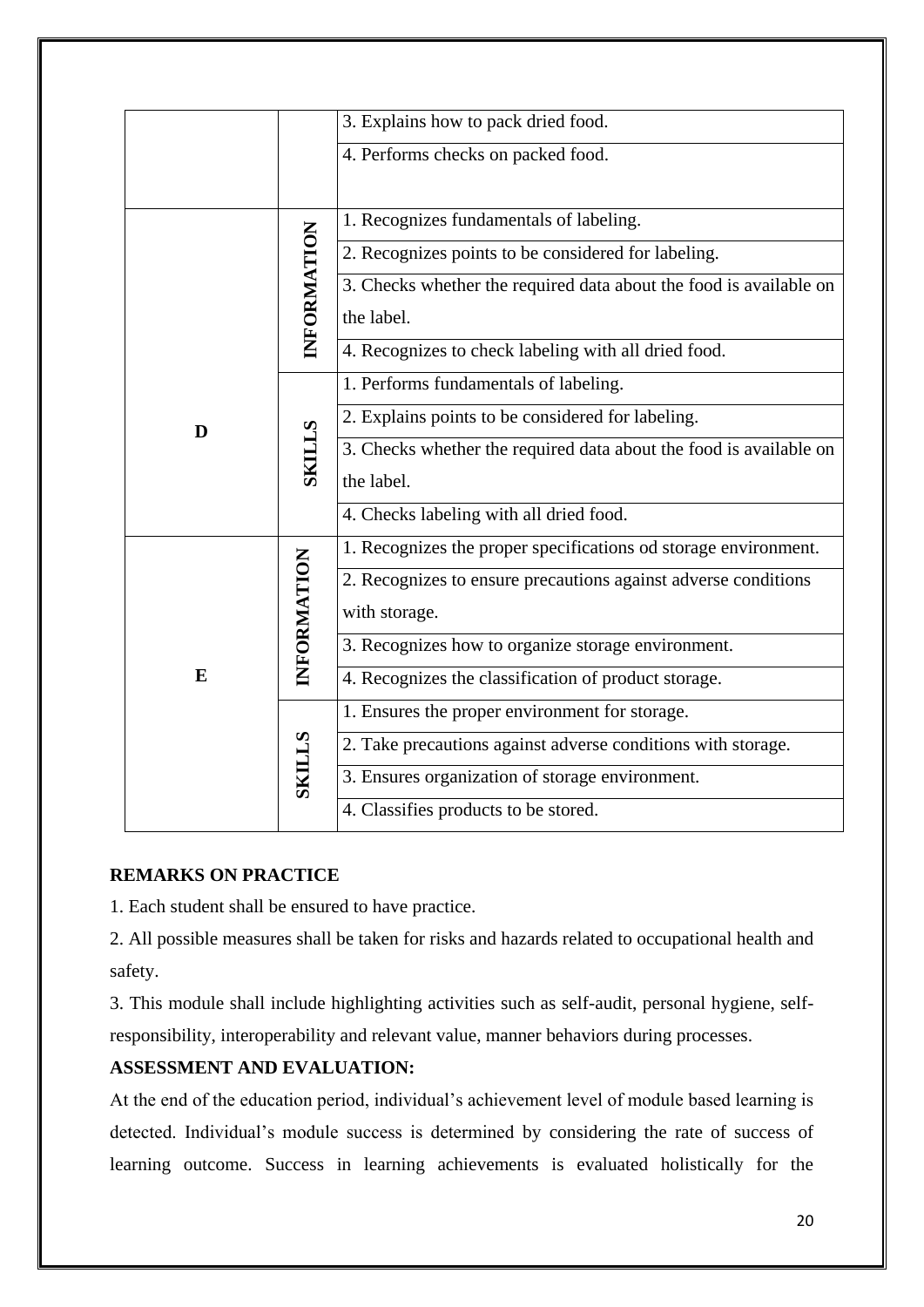determination of success. Proper assessment and evaluation tools shall be selected for the assessment and evaluation activities in accordance with learning achievements. Evaluation criteria shall be formed of performance indexes. Single assessment tool may evaluate multiple learning achievements. Performance index related to learning achievements is mentioned in upper table. The remarks at the "Assessment and Evaluation" section of occupational education framework programme shall be considered for assessment and evaluation activities.